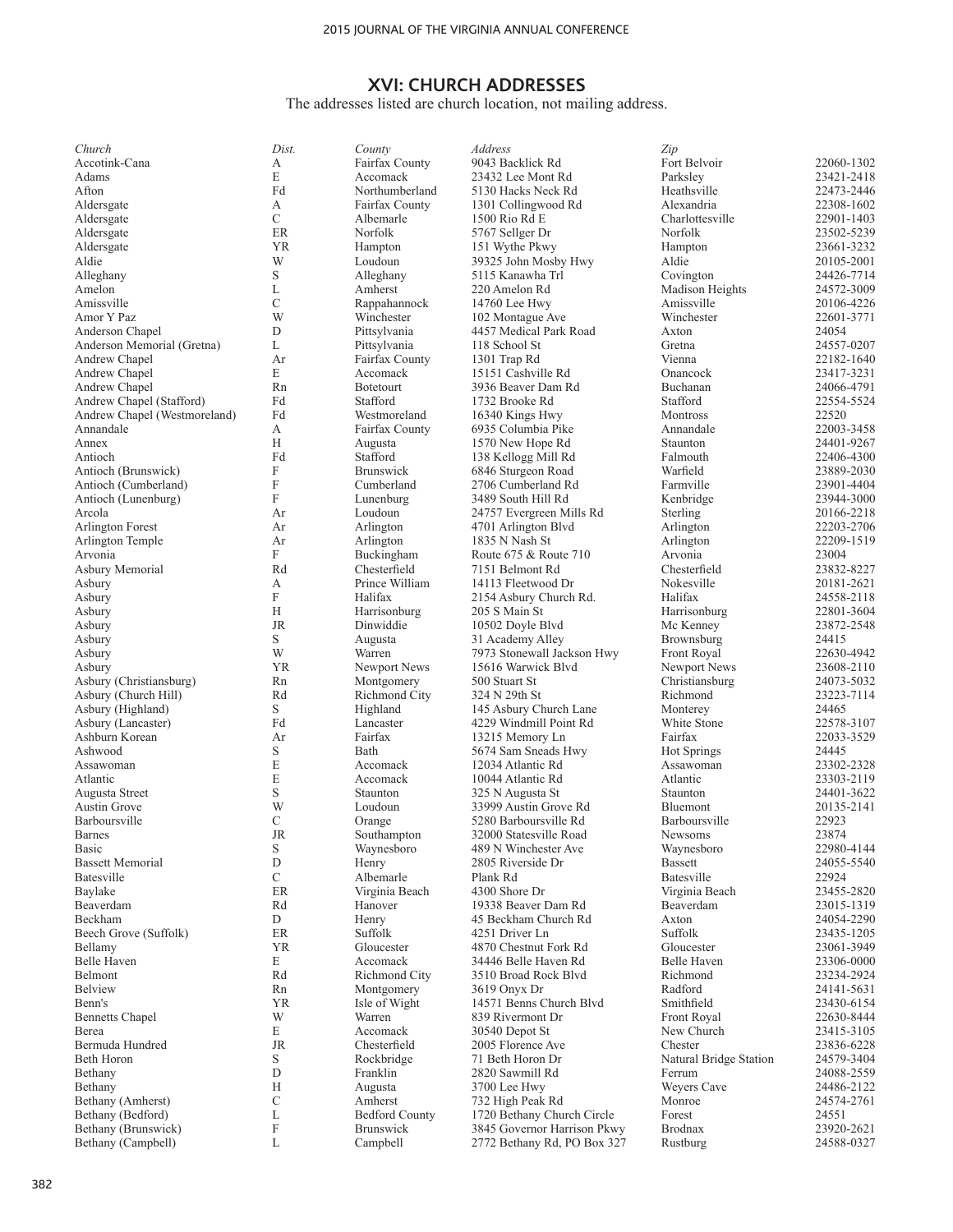| Bethany (Reedville)     | Fd            | Northumberland        | 454 Main Street              | Reedville            | 22539 |
|-------------------------|---------------|-----------------------|------------------------------|----------------------|-------|
| Bethany-Ebenezer        | L             | Pittsylvania          | 663 Dearing Ford Rd          | <b>Lynch Station</b> | 24571 |
| Bethel                  | E             | Accomack              | 6369 Occohannock Neck Rd     | Jamesville           | 23398 |
| Bethel                  | ER            | Virginia Beach        | 465 Princess Anne Rd         | Virginia Beach       | 23457 |
| Bethel                  | Fd            | Lancaster             | 142 White Chapel Rd          | Lively               | 22507 |
| Bethel                  | Fd            | Caroline              | 17380 Dawn Blvd              | Hanover              | 23069 |
| Bethel                  | Rn            | Craig                 | 11599 Cumberland Gap Road    | New Castle           | 24127 |
| Bethel                  | Rn            | <b>Botetourt</b>      | 344 Locust Bottom Road       | Eagle Rock           | 24085 |
| Bethel (Albemarle)      | C             | Albemarle             | 6700 Heards Mtn. Rd          | Coversville          | 22931 |
| Bethel (Appomattox)     | L             | Appomattox            | 7262 Stonewall Rd            | Concord              | 24538 |
| Bethel (Brunswick)      | F             | <b>Brunswick</b>      | 45 Church St                 | Alberta              | 23821 |
| Bethel (Buckingam)      | F             | Buckingham            | RR 640                       | Dillwyn              | 23936 |
| Bethel (Fauquier)       | А             | Fauquier              | 6903 Blantyre Rd             | Warrenton            | 20187 |
| Bethel (Hy)             | D             | Pittsylvania          | 4749 Morgan Ford Road        |                      | 24148 |
|                         | W             |                       |                              | Ridgeway             |       |
| Bethel (Loudoun)        |               | Loudoun               | 41799 Stumptown Rd           | Leesburg             | 20176 |
| Bethel (Mathews)        | <b>YR</b>     | Mathews               | 1581 Garden Creek Rd         | Mathews              | 23109 |
| Bethel (Nottoway)       | F             | Nottoway              | 6800 S Genito Rd             | Jetersville          | 23922 |
| Bethel (Nottoway)       | F             | Nottoway              | 4950 Cellar Creek Rd         | Blackstone           | 23824 |
| Bethel (Oilville)       | Rd            | Goochland             | 1981 Carwell Rd, PO Box 341  | Oilville             | 23129 |
| Bethel (Rochelle)       | $\mathcal{C}$ | Madison               | 71 Bethel Ln                 | Rochelle             | 22738 |
| Bethel (Warren)         | W             | Warren                | 49 Kendrick Ford Rd          | Front Royal          | 22630 |
| Bethel (Woodbridge)     | А             | Prince William        | 13506 Minnieville Rd         | Woodbridge           | 22192 |
| Bethesda                | L             | <b>Bedford County</b> | 14340 Wyatts Way             | Huddleston           | 24104 |
| Bethia                  | <b>JR</b>     | Chesterfield          | 10700 Winterpock Rd          | Chesterfield         | 23832 |
| Bethlehem               | D             | Franklin              | 2101 Goose Dam Road          | Rocky Mount          | 24151 |
| Bethlehem               | S             | Augusta               | 748 Trimbles Mill Rd         | Swoope               | 24479 |
| Bethlehem (Concord)     | L             | Campbell              | 42 Phoebe Pond Rd            | Concord              | 24538 |
| Bethlehem (Hayes)       | <b>YR</b>     | Gloucester            | 2101 Mark Pine Road          | Hayes                | 23072 |
| Bethlehem (Moneta)      | L             | <b>Bedford County</b> | 13586 S Old Moneta Rd        | Moneta               | 24121 |
| Bethlehem (Nelson)      | C             | Nelson                | 7539 Patrick Henry Hwy       | Roseland             | 22967 |
| Bethlehem (Orange)      | С             | Orange                | 23258 Village Rd             | Unionville           | 22567 |
| Bethsaida               | C             | Madison               | 1014 Ridgeview               | Brightwood           | 22715 |
| Beulah                  | F             | Prince Edward         | 12380 County Line Rd         | Keysville            | 23947 |
| Beulah                  | Rd            | Chesterfield          | 6930 Hopkins Rd              | North Chesterfield   | 23234 |
| Beulah                  | <b>YR</b>     | Mathews               | 5555 New Point Comfort Hwy   | Susan                | 23163 |
| Beverley Hills          | А             | Alexandria            | 3512 Old Dominion Blvd       | Alexandria           | 22305 |
| Big Island              | L             | <b>Bedford County</b> | 1011 Plumtree Ln             | Big Island           | 24526 |
| <b>Binghams</b>         | $\mathcal{C}$ | Albemarle             | 204 Church Ln                | Dyke                 | 22935 |
| <b>Bishop Memorial</b>  | Rd            | Henrico               | 3826 Nine Mile Rd            | Richmond             | 23223 |
|                         | Rn            |                       | 111 Church St SE             |                      | 24060 |
| Blacksburg<br>Blandford | <b>JR</b>     | Montgomery            |                              | Blacksburg           |       |
|                         |               | Prince George         | 11607 S Crater Rd            | Petersburg           | 23805 |
| <b>Bloxom Mission</b>   | E             | Accomack              | 25585 Shoremain Dr           | Bloxom               | 23308 |
| Blue Grass-Central      | S             | Highland              | 3080 Blue Grass Valley Rd    | <b>Blue Grass</b>    | 24413 |
| Bluemont                | W             | Loudoun               | 33843 Snickersville Tpke     | Bluemont             | 20135 |
| <b>Bluff Point</b>      | Fd            | Northumberland        | 321 Irvington Rd             | Kilmarnock           | 22482 |
| Bon Air                 | Rd            | Chesterfield          | 1645 Buford Rd               | North Chesterfield   | 23235 |
| Bonsack                 | Rn            | Roanoke County        | 4493 Bonsack Rd              | Roanoke              | 24012 |
| Boones Mill             | Rn            | Franklin County       | Church Street                | Boones Mill          | 24065 |
| Boonsboro               | L             | Lynchburg             | 6205 Boonsboro Rd            | Lynchburg            | 24503 |
| Boulevard               | Rd            | Richmond              | 321 N Boulevard              | Richmond             | 23220 |
| Bowling Green           | Fd            | Caroline              | 112 S Main St                | Bowling Green        | 22427 |
| Boyce                   | W             | Clarke                | 8 Old Chapel Ave, PO Box 233 | Boyce                | 22620 |
| Boydton                 | F             | Mecklenburg           | 25 Bank St.                  | Boydton              | 23917 |
| <b>Boykins</b>          | JR            | Southampton           | 32167 Main Street            | <b>Boykins</b>       | 23827 |
| <b>Braddock Street</b>  | W             | Winchester            | 115 Wolfe St                 | Winchester           | 22601 |
| Branchville             | JR            | Southampton           | 15287 Darden St              | Branchville          | 23828 |
| Brandermill             | Rd            | Chesterfield          | 4500 Millridge Pkwy          | Midlothian           | 23112 |
| Bridgewater             | Н             | Rockingham            | 219 N Main St                | Bridgewater          | 22812 |
| <b>Broad Street</b>     | ER            | Portsmouth            | 300 Broad St                 | Portsmouth           | 23707 |
| Brodnax                 | F             | <b>Brunswick</b>      | 29 Dorina Ave                | <b>Brodnax</b>       | 23920 |
| Brookland               | Rd            | Henrico               | 2501 Staples Mill Rd         | Richmond             | 23230 |
| Brookneal               | L             | Campbell              | 119 Church St                | Brookneal            | 24528 |
| Brosville               | D             | Pittsylvania          | 121 Long Cir                 | Danville             | 24541 |
| <b>Browns Chapel</b>    | F             | Buckingham            | 236 Rocky Mountain Rd        | Dillwyn              | 23936 |
| Browns Cove             | С             | Albemarle             | 5147 Browns Gap Tnpk         | Crozet               | 22932 |
| Brucetown               | W             | Frederick             | 2161 Brucetown Rd            | Clear Brook          | 22624 |
|                         |               |                       |                              |                      |       |
| <b>Bruen Chapel</b>     | Ar            | Fairfax County        | 3035 Cedar Ln                | Fairfax              | 22031 |
| Buckhall                | А             | Prince William        | 10251 Moore Dr               | Manassas             | 20111 |
| Burke                   | А             | Fairfax County        | 6200 Burke Centre Pkwy       | Burke                | 22015 |
| Burnsville              | S             | Bath                  | 9280 Tower Hill Rd           | Burnsville           | 24487 |
| <b>Burnt Chimney</b>    | D             | Franklin              | 6625 Booker T Washington Hwy | Wirtz                | 24184 |
| <b>Burnt Factory</b>    | W             | Frederick             | 1943 Jordan Springs Rd       | Stephenson           | 22656 |
| Butterwood              | F             | Nottoway              | 709 S Main St                | Blackstone           | 23824 |
| <b>Byrd Chapel</b>      | $\mathcal{C}$ | Louisa                | 5317 Venable Rd              | Kents Store          | 23084 |
| Calloway                | Ar            | Arlington             | 5000 Lee Hwy                 | Arlington            | 22207 |
| $C_2$ <sub>lyary</sub>  | $\Lambda$     | Arlination            | $2215$ C $C$ rant $St$       | Arlination           | 22202 |

Calvary

L Pittsylvania 663 Dearing Ford Rd Lynch Station 24571<br>E Accomack 6369 Occohannock Neck Rd Jamesville 23398-0000 E Accomack 6369 Occohannock Neck Rd Jamesville 23398-0000<br>ER Virginia Beach 465 Princess Anne Rd Virginia Beach 23457-1231 ER Virginia Beach 465 Princess Anne Rd<br>
Fd Lancaster 142 White Chapel Rd Lively 22507 Fd Lancaster 142 White Chapel Rd Lively 22507<br>
Fd Caroline 17380 Dawn Blvd Hanover 23069-2032 Bethel Fd Caroline 17380 Dawn Blvd Hanover 23069-2032 Rn Craig 11599 Cumberland Gap Road New Castle 24127<br>
Rn Botetourt 344 Locust Bottom Road Eagle Rock 24085 Rn Botetourt 344 Locust Bottom Road Eagle Rock 24085<br>C Albemarle 6700 Heards Mtn. Rd Coversville 22931 C Albemarle 6700 Heards Mtn. Rd Coversville 22931<br>
L Appomattox 7262 Stonewall Rd Concord 24538-3634 L<br>
E Appomattox 7262 Stonewall Rd<br>
Represent Alberta 23821-2001<br>
23821-2001 F Brunswick 45 Church St Alberta 23821-2001 F Buckingham RR 640 Dillwyn 23936<br>
A Fauquier 6903 Blantyre Rd Warrenton 20187-7151 D Pittsylvania 4749 Morgan Ford Road Ridgeway 24148<br>
W Loudoun 41799 Stumptown Rd Leesburg 20176-6068 W Loudoun 41799 Stumptown Rd Leesburg 20176-6068<br>
YR Mathews 1581 Garden Creek Rd Mathews 23109-2040 1581 Garden Creek Rd F Nottoway 6800 S Genito Rd<br>
F Nottoway 4950 Cellar Creek Rd Blackstone 23824-3604 F Nottoway 4950 Cellar Creek Rd Blackstone 23824-3604<br>Rd Goochland 1981 Carwell Rd PO Box 341 Oilville 23129-0341 Rd Goochland 1981 Carwell Rd, PO Box 341 Oilville 23129<br>C Madison 71 Bethel Ln Rochelle 22738 C Madison 71 Bethel Ln Rochelle 22738 W Warren 49 Kendrick Ford Rd Front Royal 22630-8526<br>A Prince William 13506 Minnieville Rd Woodbridge 22192-4203 A Prince William 13506 Minnieville Rd<br>
L Bedford County 14340 Wyatts Way Huddleston 24104-4137 L Bedford County 14340 Wyatts Way Huddleston 24104-4137<br>
IR Chesterfield 10700 Winterpock Rd Chesterfield 23832-2447 R Chesterfield 10700 Winterpock Rd Chesterfield 23832-2447<br>
D Franklin 2101 Goose Dam Road Rocky Mount 24151-3378 D Franklin 2101 Goose Dam Road Rocky Mount 24151-3378<br>S Augusta 748 Trimbles Mill Rd Swoope 24479-2114 S Augusta 748 Trimbles Mill Rd<br>
24479-21479 L Campbell 42 Phoebe Pond Rd Concord 24538 L Campbell 42 Phoebe Pond Rd Concord 24538<br>
1991 - Concord 21538 Concord 21538 Concord 2101 Mark Pine Road Haves 23072 Park Charles (Hayes 23072 and Gloucester 2101 Mark Pine Road Hayes 23072 and Hayes 23072 and Bedford County 13586 S Old Moneta Rd L Bedford County 13586 S Old Moneta Rd Moneta 24121<br>C Nelson 7539 Patrick Henry Hwy Roseland 22967 C Nelson 7539 Patrick Henry Hwy Roseland 22967<br>C Orange 23258 Village Rd Unionville 22567<br>C Madison 1014 Ridgeview Brightwood 22715 C Orange 23258 Village Rd Unionville 22567 C Madison 1014 Ridgeview Brightwood 22715<br>
F Prince Edward 12380 County Line Rd Keysville 23947-4416 F Prince Edward 12380 County Line Rd Keysville 23947-4416<br>Rd Chesterfield 6930 Hopkins Rd North Chesterfield 23234-6253 Rd Chesterfield 6930 Hopkins Rd North Chesterfield 23234-6253<br>
YR Mathews 5555 New Point Comfort Hwy Susan 23163-2110 Mathews 5555 New Point Comfort Hwy Susan 23163-2110<br>Alexandria 3512 Old Dominion Blvd Alexandria 22305-1322 A Alexandria 3512 Old Dominion Blvd Alexandria 22305-1322<br>
L Bedford County 1011 Plumtree Ln Big Island 24526-8520 L Bedford County 1011 Plumtree Ln Big Island 24526-8520 Bishop Memorial **Rd** Renrico 3826 Nine Mile Rd Richmond 23223-4848 Blacksburg **Rn** Montgomery 111 Church St SE Blacksburg 24060-4801 Blandford JR Prince George 11607 S Crater Rd Petersburg 23805-7430 E Accomack 25585 Shoremain Dr Bloxom 23308<br>
S Highland 3080 Blue Grass Valley Rd Blue Grass 24413-2001 S 11ghland 3080 Blue Grass Valley Rd<br>
W Loudoun 33843 Snickersville Tpke Bluemont 20135-1737 W Loudoun 33843 Snickersville Tpke Bluemont 20135-1737<br>
Fd Northumberland 321 Irvington Rd Kilmarnock 22482-9533 Bluff Point **Fd** Free Hotel Aborthumberland 321 Irvington Rd Kilmarnock 22482-9533 Bon Air Rd Chesterfield 1645 Buford Rd North Chesterfield 23235-4274 Bonsack Rn Roanoke County 4493 Bonsack Rd Roanoke 24012-7009 Boones Mill **Rn** Franklin County Church Street Boones Mill 24065 L Lynchburg 6205 Boonsboro Rd Lynchburg 24503-3805<br>
Rd Richmond 321 N Boulevard Richmond 23220-4008 Boulevard Rd Richmond 321 N Boulevard Richmond 23220-4008 Bowling Green **Fd** Freen Free Caroline 112 S Main St Bowling Green 22427-9421 W Clarke 8 Old Chapel Ave, PO Box 233 Boyce 22620-0233<br>F Mecklenburg 25 Bank St. Boydton 23917-0038 F Mecklenburg 25 Bank St. Boydton 23917-0038<br>
JR Southampton 32167 Main Street Boykins 23827-9996 Boykins JR Southampton 32167 Main Street Boykins 23827-9996 W Winchester 115 Wolfe St Winchester 22601-4133 Branchville JR Southampton 15287 Darden St Branchville 23828-2241 Rd Chesterfield 4500 Millridge Pkwy Midlothian 23112-4916<br>
H Rockingham 219 N Main St Bridgewater 22812-1339 H Rockingham 219 N Main St Bridgewater 22812-1339 Broad Street **ER** Portsmouth 300 Broad St Portsmouth 23707-1604 F Brunswick 29 Dorina Ave Brodnax 23920-2433 Rd Henrico 2501 Staples Mill Rd Richmond 23230-2521<br>
L Campbell 119 Church St Brookneal 24528-3120 L Campbell 119 Church St Brookneal 24528-3120<br>
D Pittsvlvania 121 Long Cir Danville 24541-0867 D Pittsylvania 121 Long Cir Danville 24541-0867 F Buckingham 236 Rocky Mountain Rd Dillwyn 23936-2642 C Albemarle 5147 Browns Gap Tnpk<br>W Frederick 2161 Brucetown Rd W Frederick 2161 Brucetown Rd Clear Brook 22624-1216<br>Ar Fairfax County 3035 Cedar Ln Fairfax 22031-2100 Bruen Chapel Ar Fairfax County 3035 Cedar Ln Fairfax 22031-2100 A Prince William 10251 Moore Dr Manassas 20111-2556<br>A Fairfax County 6200 Burke Centre Pkwy Burke 22015-3019 A Fairfax County 6200 Burke Centre Pkwy Burke 22015<br>S Bath 9280 Tower Hill Rd Burnsville 24487 S Bath 9280 Tower Hill Rd Burnsville 24487<br>
D Franklin 6625 Booker T Washington Hwy Wirtz 24184-4128 D Franklin 6625 Booker T Washington Hwy Wirtz 24184-4128<br>W Frederick 1943 Jordan Springs Rd Stephenson 22656-2116 W Frederick 1943 Jordan Springs Rd Stephenson 22656-2116<br>F Nottoway 709 S Main St Blackstone 23824-2605 F Nottoway 709 S Main St Blackstone 23824-2605<br>C Louisa 5317 Venable Rd Kents Store 23084-2402 C Louisa 5317 Venable Rd Kents Store 23084-2402<br>Ar Arlington 5000 Lee Hwy Arlington 22207-2514 Calloway 22207-2514 Ar Arlington 5000 Lee Hwy Arlington 22207-2514 Calvary **Ar** Arlington 2315 S Grant St Arlington 22202-2548 D Halifax 2194 Calvary Rd Alton 24520-3496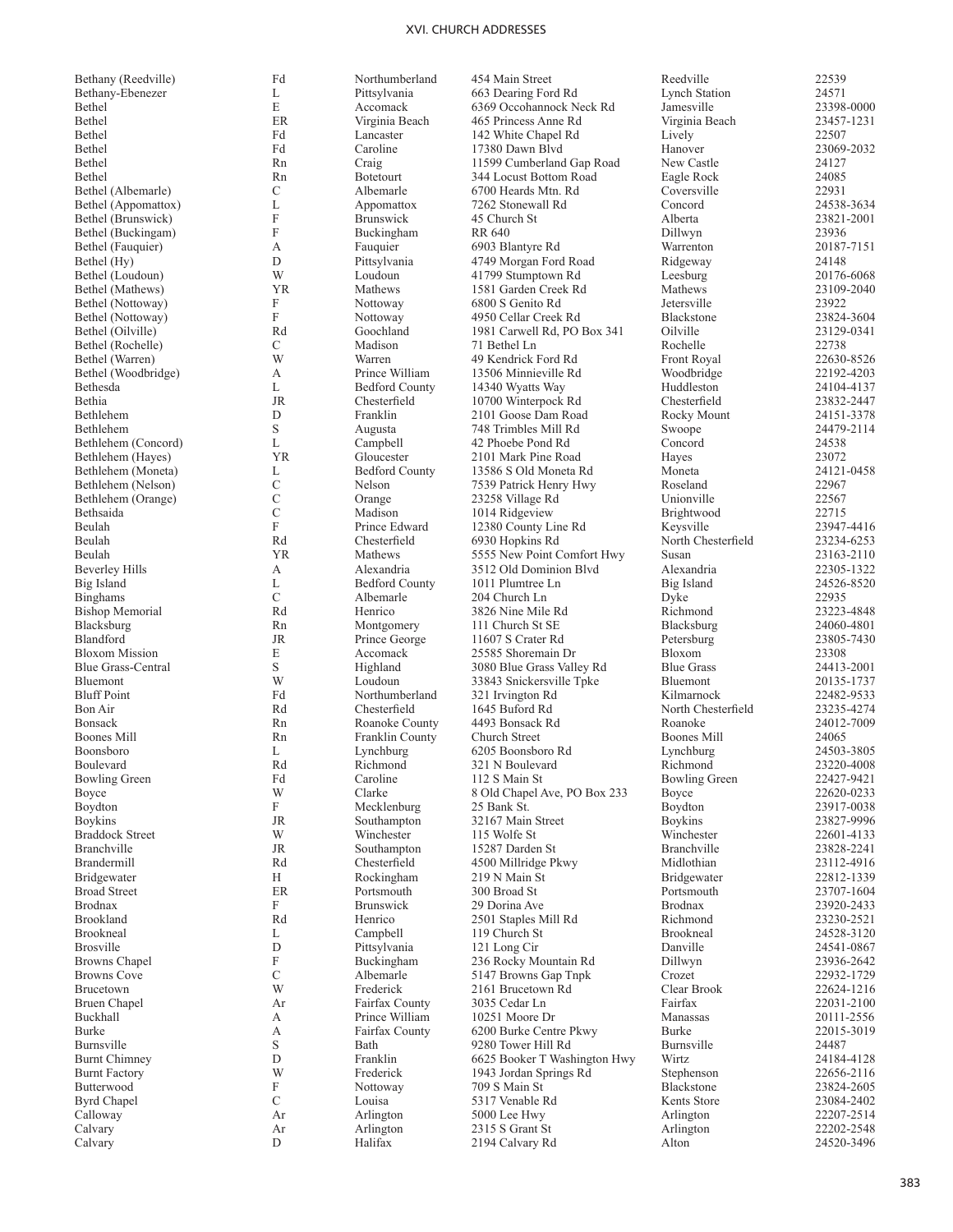| Calvary                       | E         | Accomack               | 21457 Hopkins Rd         | Parksley               | 23421-2345 |
|-------------------------------|-----------|------------------------|--------------------------|------------------------|------------|
| Calvary                       | Fd        | <b>Richmond County</b> | 4530 Oakland Rd          | Farnham                | 22460-2407 |
|                               | Rd        | Richmond               |                          | Richmond               | 23231-1543 |
| Calvary                       |           |                        | 1637 Williamsburg Rd     |                        |            |
| Calvary (Campbell)            | L         | Campbell               | 1152 Burnbridge Rd       | Forest                 | 24551-3802 |
| Calvary (Christiansburg)      | Rn        | Montgomery             | 1200 S Franklin St       | Christiansburg         | 24073-4410 |
| Calvary (Salem)               | Rn        | Salem                  | 849 Hemlock Rd           | Salem                  | 24153-5642 |
| Calvary (Stuarts Drafts)      | S.        | Augusta                | 2179 Stuarts Draft Hwy   | <b>Stuarts Draft</b>   | 24477-3102 |
| Cameron                       | А         | Fairfax County         | 3130 Franconia Rd        | Alexandria             | 22310-2315 |
| Capeville                     | E         | Northampton            | 4410 Capeville Dr        | Capeville              | 23313-0000 |
| Caplingers                    | H         | Rockingham             | 20588 Criders Road       | Fulks Run              | 22830      |
| Capron                        | <b>JR</b> | Southampton            | 23118 Main St            | Capron                 | 23829-2546 |
| Carmel                        | Fd        | Westmoreland           | 5729 Sandy Point Road    | Kinsale                | 22488      |
| Carroll Memorial              | D         | Henry                  | 403 Axton Road           | Axton                  | 24054-0132 |
|                               | <b>JR</b> |                        |                          |                        |            |
| Carsley                       |           | Surry                  | 5609 Carsley Road        | Waverly                | 23890-9400 |
| Carson                        | <b>JR</b> | Dinwiddie              | 17407 Halligan Park Rd   | Carson                 | 23830-0007 |
| Cascade                       | D         | Pittsylvania           | 6540 Cascade Road        | Cascade                | 24069      |
| Catawba                       | Rn        | Roanoke County         | 4962 Catawba Creek Rd    | Catawba                | 24070-2102 |
| Cave Spring                   | Rn        | Roanoke County         | 4505 Hazel Dr            | Roanoke                | 24018-3927 |
| Cedar Grove                   | F         | Halifax                | 4079 Cedar Grove Rd      | Alton                  | 24520-3165 |
| Cedar Grove                   | H         | Harrisonburg           | 1712 Smithland Rd        | Harrisonburg           | 22802-9355 |
| Centenary                     | ER        | Portsmouth             | 3312 Cedar Ln            | Portsmouth             | 23703-4104 |
| Centenary                     | L         | Lynchburg              | 1501 Rivermont Ave       | Lynchburg              | 24503-1613 |
|                               |           |                        |                          |                        |            |
| Centenary                     | Rd        | Richmond               | 411 E Grace St           | Richmond               | 23219-1837 |
| Centenary (Appomattox)        | F         | Appomattox             | 295 Rolling Hill Rd      | Madisonville           | 23958      |
| Centenary (Buckingham)        | F         | Buckingham             | 12247 S Constitution Rte | Scottsville            | 24590-5435 |
| Centenary (Chase City)        | F         | Mecklenburg            | 350 N Marshall St        | Chase City             | 23924-1735 |
| Centenary (Chesterfield)      | <b>JR</b> | Chesterfield           | 11211 Beaver Bridge Rd   | Chesterfield           | 23838-1430 |
| Centenary (Cumberland)        | F         | Cumberland             | 1280 Guinea Rd           | Farmville              | 23901-3525 |
| Centenary (Jarratt)           | <b>JR</b> | Greensville            | 303 S Braxton Ave        | Jarratt                | 23867-9007 |
| Center Point                  | L         | <b>Bedford County</b>  | 1177 Timber Ridge Road   | Bedford                | 24523-3326 |
| Central                       | Ar        | Arlington              | 4201 Fairfax Dr          | Arlington              | 22203-1606 |
| Central                       | Rd        | Richmond               |                          | Richmond               | 23224-2153 |
|                               |           |                        | 1211 Porter St           |                        |            |
| Central                       | Rn        | Salem                  | 428 S College Ave        | Salem                  | 24153-5056 |
| Central (Clifton Forge)       | S         | Clifton Forge          | 414 Main St              | Clifton Forge          | 24422-1165 |
| Central (Hampton)             | YR        | Hampton                | 225 Chapel St            | Hampton                | 23669-4021 |
| Central (Mathews)             | YR        | Mathews                | 121 Church Street        | Mathews                | 23109      |
| Central (Staunton)            | S         | Staunton               | 14 N Lewis St            | Staunton               | 24401-4213 |
| Centreville                   | Ar        | Fairfax County         | 6400 Old Centreville Rd  | Centreville            | 20121-2628 |
| Chamberlayne Heights          | Rd        | Henrico                | 6100 Chamberlayne Rd     | Richmond               | 23227-1919 |
| Charity                       | ER        | Virginia Beach         | 4080 Charity Neck Rd     | Virginia Beach         | 23457-1543 |
| Charles Wesley                | Ar        | Fairfax County         | 6817 Dean Dr             | McLean                 | 22101-5442 |
|                               |           |                        |                          |                        |            |
| Charlotte Ct House            | F         | Charlotte              | 240 David Bruce Ave.     | Drakes Branch          | 23937-2960 |
| Chatham Heights               | ${\rm D}$ | Henry                  | 1817 Old Chatham Rd      | Martinsville           | 24112-0951 |
| Cheriton                      | E         | Northampton            | 21331 Bayside Rd         | Cheriton               | 23316-0000 |
| Cherry Grove                  | H         | Rockingham             | 10459 Cherry Grove Road  | Singers Glen           | 22850      |
| Cherry Hill                   | F         | Halifax                | 1220 E Hyco Rd           | South Boston           | 24592-6536 |
| Cherrydale                    | Ar        | Arlington              | 3701 Lorcom Ln           | Arlington              | 22207-5150 |
| Cherryvale                    | S         | Staunton               | 709 Cherry Hill Dr       | Staunton               | 24401-1912 |
| Chesapeake Avenue             | ER        | Chesapeake             | 1200 Chesapeake Ave      | Chesapeake             | 23324-2304 |
| Chester                       | JR        | Chesterfield           | 12132 Percival St        | Chester                | 23831-4739 |
| Chesterbrook                  |           |                        | 1711 Kirby Rd            |                        |            |
|                               | Ar        | Fairfax County         |                          | McLean                 | 22101-4815 |
| <b>Chestnut Grove</b>         | W         | Frederick              | 140 Light Road           | Winchester             | 22603      |
| Chestnut Hill                 | L         | Lynchburg              | 4660 Fort Ave            | Lynchburg              | 24502-5038 |
| Chestnut Memorial             | <b>YR</b> | Newport News           | 1024 Harpersville Rd     | Newport News           | 23601-1010 |
| Christ Crossman               | Ar        | Falls Church           | 384 N Washington St      | Falls Church           | 22046-3431 |
| Christ                        | А         | Fairfax County         | 7600 Ox Rd               | <b>Fairfax Station</b> | 22039-2527 |
| Christ                        | E         | Accomack               | 6253 Church St           | Chincoteague           | 23336-2454 |
| Christ                        | ER        | Norfolk                | 1601 E Bayview Blvd      | Norfolk                | 23503-3207 |
| Christ                        | H         | Page                   | 211 Central Ave          | Shenandoah             | 22849-1526 |
|                               |           | Henrico                |                          |                        |            |
| Christ                        | Rd        |                        | 6818 W Grace St          | Richmond               | 23226-2831 |
| Christ                        | S         | Staunton               | 1512 Churchville Ave     | Staunton               | 24401-1720 |
| Christ                        | <b>YR</b> | Newport News           | 133 Deep Creek Rd        | Newport News           | 23606-2219 |
| Christ (Covington)            | S         | Covington              | 200 E Fudge St           | Covington              | 24426-1615 |
| Christ's Community Fellowship | L         | Lynchburg City         | 2420 Memorial Ave        | Lynchburg              | 24501-2620 |
| Christian Newcomer            | H         | Shenandoah             | 3520 N Main St           | Toms Brook             | 22660-1710 |
| Church of the Good Shepherd   | Ar        | Fairfax County         | 2351 Hunter Mill Rd      | Vienna                 | 22181-3005 |
| Claremont                     | JR        | Surry                  | 274 Bailey Street        | Claremont              | 23899-0241 |
| Clarendon                     | Ar        | Arlington              | 606 N Irving St          | Arlington              | 22201-2004 |
|                               |           |                        |                          |                        |            |
| Clarksbury                    | YR        | Middlesex              | 15924 General Puller Hwy | Hardyville             | 23070      |
| Clover Hill                   | H         | Rockingham             | 3169 Clover Hill Rd      | Dayton                 | 22821-2542 |
| Clover                        | F         | Halifax                | 213 S Main St            | Clover                 | 24534-3293 |
| Cokesbury                     | А         | Prince William         | 14806 Blackburn Rd       | Woodbridge             | 22191-3432 |
| Coles Point                   | Fd        | Westmoreland           | 3944 Coles Point Road    | Hague                  | 22469      |
| Collierstown                  | S         | Rockbridge             | 3998 Collierstown Rd     | Lexington              | 24450-6631 |
| Colonial Beach                | Fd        | Westmoreland           | 1 Washington Ave         | Colonial Beach         | 22443-1511 |
| Columbia Furnace              | H         | Shenandoah             | 19 Union Forge Church Rd | Edingburg              | 22824      |
| Community of Faith            | Ar        | Fairfax County         | 13224 Franklin Farm Rd   | Herndon                | 20171-4034 |
|                               |           |                        |                          |                        |            |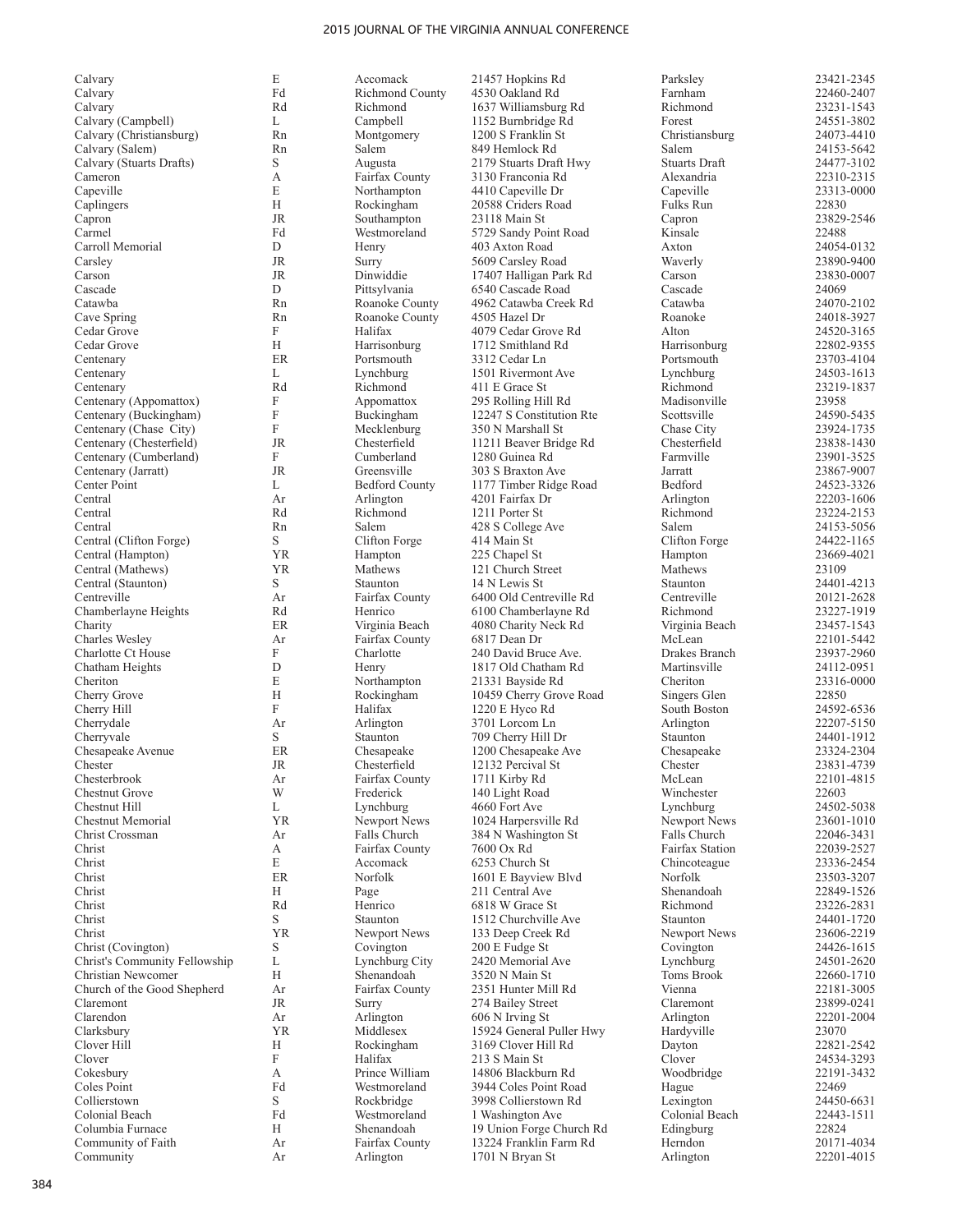| Community                                    | ER            | Portsmouth                           | 37 Cherry Rd                              | Portsmouth                 | 23701-2060               |
|----------------------------------------------|---------------|--------------------------------------|-------------------------------------------|----------------------------|--------------------------|
| Community                                    | S             | Augusta                              | 229 Cedar Green Rd                        | Staunton                   | 24401-5425               |
| Community (Virginia Beach)                   | ER            | Virginia Beach                       | 1072 Old Kempsville Rd                    | Virginia Beach             | 23464-5561               |
| Concord<br>Concord (Pittsylvania)            | D<br>D        | Patrick<br>Pittsylvania              | 1497 Concord Church Rd<br>2880 Concord Rd | Stuart<br>Chatham          | 24171-4773<br>24531-5250 |
| Concord (Sussex)                             | JR            | <b>Sussex</b>                        | 16703 Walker's Mill Rd                    | <b>Stony Creek</b>         | 23882-2616               |
| Cool Spring                                  | W             | Fauquier                             | 322 Cobbler Mountain Road                 | Delaplane                  | 20144                    |
| Copper Hill                                  | Rn            | Floyd                                | 125 Hummingbird Lane SE                   | Check                      | 24072                    |
| Corinth                                      | JR            | Dinwiddie                            | 8721 Claystreet Rd                        | Ford                       | 23850-2347               |
| Corinth (Goochland)                          | Rd            | Goochland                            | 4997 Saint Pauls Church Rd                | Goochland                  | 23063-3423               |
| Corinth (Sandston)                           | Rd            | Henrico                              | 23 W Williamsburg Rd                      | Sandston                   | 23150-2009               |
| Cottage Place                                | ER            | Portsmouth                           | 442 Jamestown Ave                         | Portsmouth                 | 23704-3040               |
| Court Street (Lynchburg)                     | L             | Lynchburg                            | 621 Court St                              | Lynchburg                  | 24504-1311               |
| Courthouse Community                         | ER            | Virginia Beach                       | 2708 Princess Anne Rd                     | Virginia Beach             | 23456-2510               |
| Courtland<br>Cove                            | JR<br>L       | Southampton<br><b>Bedford County</b> | 22416 Main St<br>1082 Walker Rd           | Courtland<br>Coleman Falls | 23837-1027<br>24536-2527 |
| Covenant                                     | ER            | Chesapeake                           | 2004 Dock Landing Rd                      | Chesapeake                 | 23321-3512               |
| Craddockville                                | E             | Accomack                             | 33464 Boston Rd                           | Craddockville              | 23341-0000               |
| Crafts                                       | D             | Franklin                             | 30 Crafts Ln                              | Glade Hill                 | 24092-3978               |
| Cranford                                     | А             | Fairfax County                       | 9912 Colchester Rd                        | Lorton                     | 22199                    |
| Crawford                                     | JR            | Dinwiddie                            | 20816 Carson Rd                           | Dinwiddie                  | 23841-3357               |
| Creaseys Chapel                              | D             | Patrick                              | 73 Creasey's Chapel Road                  | Stuart                     | 24171-4948               |
| Crenshaw (Blackstone)                        | F             | Nottoway                             | 200 Church St                             | Blackstone                 | 23824-1704               |
| Crewe                                        | F             | Nottoway                             | 607 E Georgia Ave                         | Crewe                      | 23930-1606               |
| Crimora                                      | Н             | Augusta                              | 1691 Crimora-New Hope Rd                  | Crimora                    | 24431                    |
| Crockett Springs                             | Rn            | Montgomery                           | 2780 Crockett Springs Rd                  | Shawsville                 | 24162-1638               |
| Crooks Memorial<br>Crossroads                | YR<br>Ar      | York<br>Loudoun                      | 204 Cook Rd<br>43454 Crossroads Dr        | Yorktown<br>Ashburn        | 23690-9637<br>20147-7778 |
| Crozet                                       | C             | Albemarle                            | 1156 Crozet Ave                           | Crozet                     | 22932-3130               |
| Crums                                        | W             | Clarke                               | 2832 Crums Church Rd                      | Berryville                 | 22611-2010               |
| Culmore                                      | Ar            | Fairfax County                       | 5901 Leesburg Pike                        | Falls Church               | 22041-2201               |
| Culpeper                                     | C             | Culpeper                             | 1233 Oaklawn Dr                           | Culpeper                   | 22701-3331               |
| Cunningham                                   | $\mathcal{C}$ | Fluvanna                             | 3389 Thomas Jefferson Pkwy                | Palmyra                    | 22963-4146               |
| Dahlgren                                     | Fd            | King George                          | 17080 14th St                             | Dahlgren                   | 22448-1797               |
| Dayton                                       | Н             | Rockingham                           | 215 Ashby St                              | Dayton                     | 22821-9555               |
| Deas Chapel                                  | E             | Accomack                             | 4089 Fleming Rd                           | Horntown                   | 23395-0000               |
| Deep Creek                                   | ER            | Chesapeake                           | 141 George Washington Hwy N               | Chesapeake                 | 23323-1801               |
| Del Ray                                      | А             | Alexandria                           | 100 E Windsor Ave                         | Alexandria                 | 22301-1316               |
| Dendron<br>Discovery                         | JR<br>Rd      | Surry<br>Henrico                     | 2912 Rolfe Hwy<br>13000 Gayton Rd         | Dendron<br>Richmond        | 23839-2522<br>23233-6952 |
| Doe Hill                                     | S             | Highland                             | 7616 Doe Hill Rd                          | Doe Hill                   | 24433                    |
| Donovan Memorial                             | H             | Rockingham                           | 9788 Singers Glen Rd                      | Singers Glen               | 22850-2423               |
| Downings                                     | E             | Accomack                             | 7261 Lankford Hwy                         | Oak Hall                   | 23416-2209               |
| Dranesville                                  | Ar            | Fairfax County                       | 1089 Liberty Meeting Ct                   | Herndon                    | 20170-2369               |
| Drewryville                                  | JR            | Southampton                          | 22394 Drewry Rd                           | Drewryville                | 23844-2091               |
| Drummondtown                                 | Е             | Accomack                             | 23457 Drummondtown Rd                     | Accomac                    | 23301-0000               |
| Dulin                                        | Ar            | Falls Church                         | 513 E Broad St                            | Falls Church               | 22046-3508               |
| Dumfries                                     | А             | Prince William                       | 3890 Cameron St                           | Dumfries                   | 22026-2320               |
| Duncan Memorial (Ashland)                    | Rd<br>W       | Hanover<br>Clarke                    | 201 Henry St                              | Ashland                    | 23005-1607               |
| Duncan Memorial (Berryville)<br>Dunns Chapel | Rd            | Hanover                              | 210 E Main St<br>17022 Dunns Chapel Rd    | Berryville<br>Montpelier   | 22611-1304<br>23192-3021 |
| Eagle Rock                                   | Rn            | <b>Botetourt</b>                     | 14565 Church St                           | Eagle Rock                 | 24085-3683               |
| Earlys Chapel                                | L             | Campbell                             | 8299 Village Hwy                          | Concord                    | 24538-2433               |
| East Hampton                                 | <b>YR</b>     | Hampton                              | 714 E Pembroke Ave                        | Hampton                    | 23669-3233               |
| East Point                                   | Н             | Rockingham                           | 3209 East Point Road                      | Elkton                     | 22827                    |
| Easters                                      | F             | Mecklenburg                          | 2770 Easters Rd.                          | Boydton                    | 23917-0038               |
| Eastland                                     | Fd            | Spotsylvania                         | 10718 Courthouse Rd                       | Fredericksburg             | 22407-7794               |
| Ebenezer                                     | C             | Louisa                               | 3092 Oakland Rd                           | Louisa                     | 23093-4918               |
| Ebenezer                                     | ER            | Suffolk                              | 1589 Steeple Dr                           | Suffolk                    | 23433-1615               |
| Ebenezer<br>Ebenezer                         | Fd<br>JR      | Stafford<br><b>Brunswick</b>         | 161 Embrey Mill Rd<br>678 Barley Road     | Stafford<br>Valentines     | 22554-6811<br>23887      |
| Ebenezer                                     | L             | <b>Bedford County</b>                | 1118 Ebeneezer Rd                         | Bedford                    | 24523-6566               |
| Ebenezer                                     | Rn            | <b>Botetourt</b>                     | 85 Nace Rd                                | Troutville                 | 24175-3859               |
| Ebenezer                                     | W             | Loudoun                              | 11592 Harpers Ferry Rd                    | Purcellville               | 20132-1900               |
| Ebenezer (Oldhams)                           | Fd            | Westmoreland                         | 144 Ebenezer Church Road                  | Oldhams                    | 22529                    |
| Ebenezer (Rockbridge)                        | S             | Rockbridge                           | 73 McCurdy Ln                             | Rockbridge Baths           | 24473-2400               |
| Eden                                         | S             | Bath                                 | 3740 Switzerland Trail                    | Hot Springs                | 24445                    |
| Edgerton                                     | JR            | <b>Brunswick</b>                     | 120 County Pond Road                      | Lawrenceville              | 23868-3116               |
| Edgewater                                    | Fd            | Westmoreland                         | 2152 N TIdwells Rd                        | <b>Montross</b>            | 22520                    |
| Edom                                         | Н             | Rockingham                           | 5290 Jesse Bennett Way                    | Harrisonburg               | 22802                    |
| Elkton                                       | Н<br>S        | Rockingham                           | 205 Warren Ave                            | Elkton                     | 22827-1032               |
| Elliotts Hill<br>Emmanuel                    | Fd            | Rockbridge<br>Lancaster              | 71 Elliots Hill Ln<br>36 Church Lane      | Lexington<br>Lancaster     | 24450-7270<br>22503      |
| Emmanuel                                     | L             | Amherst                              | 401 N Main St                             | Amherst                    | 24521-3019               |
| Emmanuel                                     | W             | Frederick                            | 2732 Martinsburg Pike                     | Stephenson                 | 22656-1712               |
| Emmanuel                                     | <b>YR</b>     | Mathews                              | 84 Grace St                               | Mobjack                    | 23056-2022               |
| Emmaus                                       | L             | <b>Bedford County</b>                | 2282 Meadors Spur Rd                      | Moneta                     | 24121-5952               |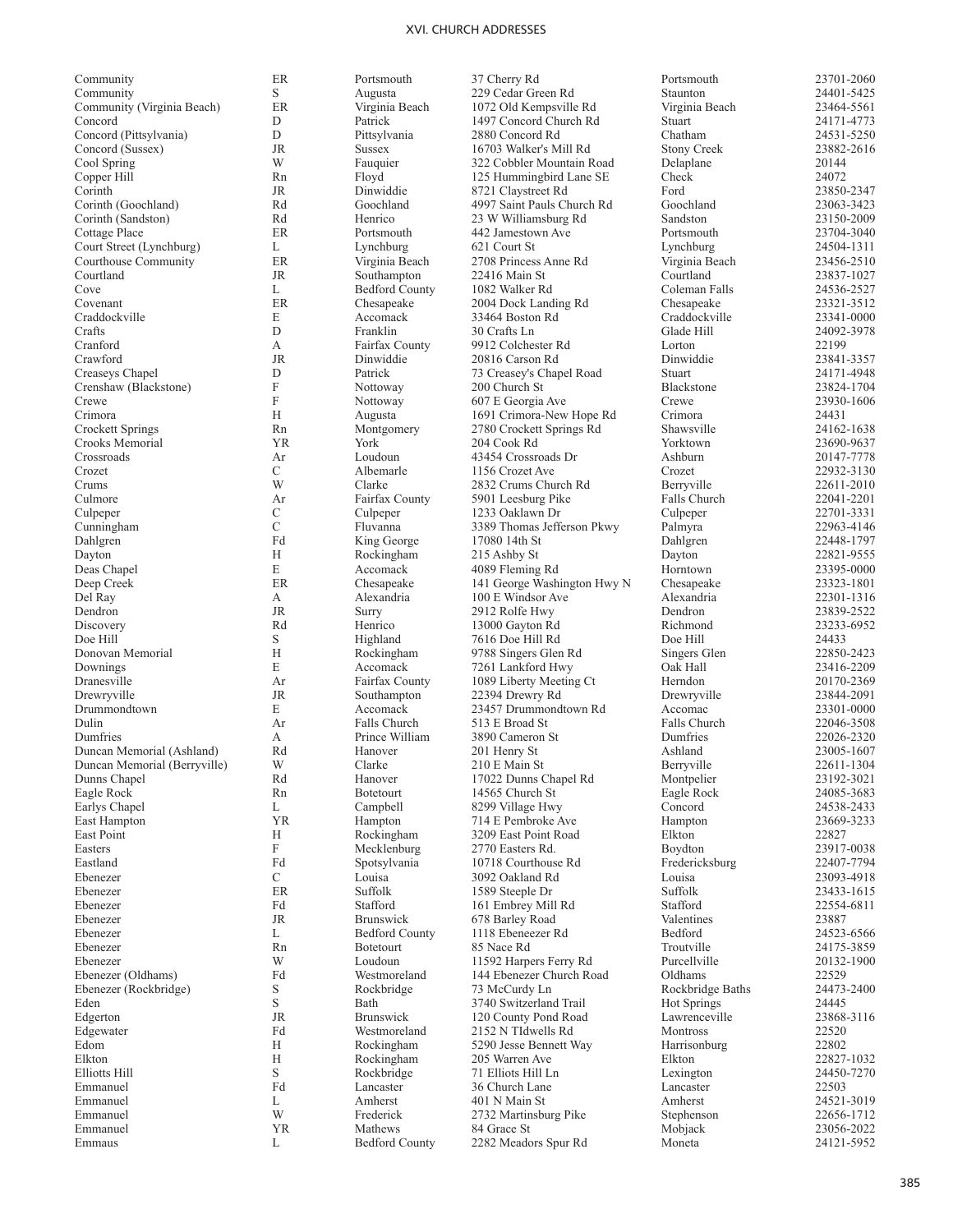| <b>Emmaus at Stratford Hills</b> | Rd            | Henrico               | 7740 Cherokee Rd              | Richmond           | 23225-1134 |
|----------------------------------|---------------|-----------------------|-------------------------------|--------------------|------------|
| Emory                            | S             | Rockbridge            | 429 Tye River Tpke            | Vesuvius           | 24483-2903 |
| Emory (Ay)                       | S             | Alleghany             | 7401 Jackson River Road       | Covington          | 24426      |
| Enon                             | Rd            | Hanover               | 6156 Studley Rd               | Mechanicsville     | 23116      |
| Ephesus                          | F             | Mecklenburg           | 3199 Trottinridge Rd.         | Clarksville        | 23924-4304 |
| Ephesus                          | L             | <b>Bedford County</b> |                               | Bedford            | 24523-4938 |
|                                  |               |                       | 2407 Otter Hill Rd            |                    |            |
| Epiphany                         | Ar            | Fairfax County        | 1014 Country Club Dr NE       | Vienna             | 22180-3624 |
| Epworth                          | D             | Franklin              | 60 Merriman Way Rd            | Moneta             | 24121-3149 |
| Epworth                          | ER            | Norfolk               | 124 W Freemason St            | Norfolk            | 23510-1918 |
| Epworth                          | F             | Amelia                | 11310 Clementown Rd           | Amelia Court House | 23002-5132 |
| Epworth                          | Fd            | King William          | 11 Epworth Rd                 | Aylett             | 23009-2508 |
| Epworth                          | S             | Alleghany             | 1101 11th Street              | Selma              | 24474      |
|                                  |               |                       |                               |                    |            |
| Epworth (Exmore)                 | E             | Northampton           | 4158 Seaside Rd               | Exmore             | 23350-2573 |
| Epworth (Thaxton)                | L             | <b>Bedford County</b> | 1145 Penicks Mill Rd          | Thaxton            | 24174-3610 |
| Etlan                            | $\mathcal{C}$ | Madison               | 245 Church Hill Rd            | Etlan              | 22719-2052 |
| Ettrick                          | <b>JR</b>     | Chesterfield          | 21302 Chesterfield Ave        | South Chesterfield | 23803-2406 |
| Evangelical                      | Н             | Rockingham            | 513 E Spotswood Ave           | Elkton             | 22827-1519 |
| Evergreen                        | E             | Accomack              | 13573 Hacksneck Rd            | Hacksneck          | 23358-0000 |
| Evergreen                        | F             |                       | 2466 Cedar Tree Rd            |                    | 24522      |
|                                  |               | Appomattox            |                               | Appomattox         |            |
| Evergreen                        | W             | Loudoun               | 19615 Evergreen Mills Rd      | Leesburg           | 20175-8736 |
| Evington                         | L             | Campbell              | 20 Church Ln                  | Evington           | 24550-4052 |
| Fairfax                          | А             | Fairfax               | 10300 Stratford Ave           | Fairfax            | 22030-3217 |
| Fairfield                        | S             | Rockbridge            | 5622 North Lee Hwy            | Fairfield          | 24435      |
| Fairfields                       | Fd            | Northumberland        | 14741 Northumberland Hwy      | <b>Burgess</b>     | 22432      |
|                                  | А             | Alexandria            |                               | Alexandria         | 22302-1510 |
| Fairlington                      |               |                       | 3900 King St                  |                    |            |
| Fairmount Park                   | ER            | Norfolk               | 3113 Verdun Ave               | Norfolk            | 23509-2527 |
| Fairmount                        | Rd            | Henrico               | 12 Bayard Rd                  | Richmond           | 23223-3302 |
| Fairview                         | D             | Danville              | 1013 Westover Dr              | Danville           | 24541-5101 |
| Fairview                         | L             | Lynchburg             | 3041 Campbell Ave             | Lynchburg          | 24501-4635 |
| Fairview                         | Rn            | Roanoke               | 1310 Van Buren St NW          | Roanoke            | 24017-2620 |
| Fairview (Frederick)             | W             | Frederick             | 1136 Double Church Rd         | Stephens City      | 22655-3225 |
|                                  |               |                       |                               |                    |            |
| Falmouth                         | Fd            | Stafford              | 28 Pegs Ln                    | Falmouth           | 22405-5611 |
| Farmville                        | F             | Prince Edward         | 212 High St                   | Farmville          | 23901-1840 |
| Fellowship                       | D             | Patrick               | 5101 Ararat Hwy               | Ararat             | 24053      |
| Fellowship                       | H             | Rockingham            | 696 Fellowship Rd             | Harrisonburg       | 22802-1800 |
| Fieldale                         | D             | Henry                 | 36 Patrick Avenue             | Fieldale           | 24089-0776 |
| Fields                           | F             | Mecklenburg           | 2800 Sullivan Rd              | Boydton            | 23917-2632 |
|                                  | H             |                       |                               |                    |            |
| Fields                           |               | Page                  | 412 3rd St                    | Shenandoah         | 22849-1517 |
| Fieldstone                       | Rn            | Montgomery            | 3385 N Franklin St            | Christiansburg     | 24073-4029 |
| Fincastle                        | Rn            | Botetourt             | 137 S Church St               | Fincastle          | 24090-3309 |
| First Korean                     | Ar            | Fairfax County        | 2730 Centreville Rd           | Herndon            | 20171-3508 |
| First (Broadway)                 | Н             | Rockingham            | 13902 Timber Way              | Broadway           | 22815      |
| First (Charlottesville)          | C             | Charlottesville       | 101 E Jefferson St            | Charlottesville    | 22902-5103 |
|                                  | <b>YR</b>     |                       |                               |                    |            |
| First (Fox Hill)                 |               | Hampton               | 1 Salt Pond Rd                | Hampton            | 23664-1708 |
| First (Hampton)                  | YR            | Hampton               | 110 E Queen St                | Hampton            | 23669-4004 |
| First (Hopewell)                 | JR            | Hopewell              | 502 W Broadway                | Hopewell           | 23860-2550 |
| First (Martinsville)             | D             | Martinsville          | 146 E Main St                 | Martinsville       | 24112-2814 |
| First (Newport News)             | <b>YR</b>     | Newport News          | 10246 Warwick Blyd            | Newport News       | 23601-4029 |
| First (Nofolk)                   | ER            | Norfolk               | 3031 Luxembourg Ave           | Norfolk            | 23509-1129 |
| First (Pembroke)                 | Rn            | Giles                 |                               | Pembroke           | 24136-3469 |
|                                  |               |                       | 5908 Virginia Ave             |                    |            |
| First (Salem)                    | Rn            | Salem                 | 125 W Main St                 | Salem              | 24153-3615 |
| First (Winchester)               | W             | Winchester            | 308 N Braddock St             | Winchester         | 22601-3920 |
| First Vietnamese-American        | Ar            | Arlington             | 4701 Arlington Blvd           | Arlington          | 22203-2706 |
| Fishersville                     | S             | Augusta               | 1600 Jefferson Hwy            | Fishersville       | 22939-2269 |
| Fletchers Chapel                 | Fd            | King George           | 8330 Fletchers Chapel Rd      | King George        | 22485-6700 |
| Fletchers Chapel                 | S             | Alleghany             | 205 Fletcher Chapel Road      | Covington          | 24426      |
| Flint Hill                       |               | Rappahannock          |                               |                    |            |
|                                  | С             |                       | 651 Zachary Taylor Highway    | Flint Hill         | 22627-0097 |
| Flint Hill                       | D             | Franklin              | 2731 Booker T. Washington Hwy | Wirtz              | 24184-4391 |
| Floral Hills                     | D             | Halifax               | 145 Mountain Hill Rd          | Danville           | 24540-5602 |
| Floris                           | Ar            | Fairfax County        | 13600 Frying Pan Rd           | Herndon            | 20171-3110 |
| Forest Chapel                    | <b>YR</b>     | Middlesex             | Highway 614                   | Saluda             | 23149      |
| Forest Grove                     | Rd            | Hanover               | 13384 Ashland Rd              | Ashland            | 23005-7507 |
| Forest Road                      | L             | Lynchburg             | 2805 Old Forest Rd            | Lynchburg          | 24501-2337 |
|                                  |               |                       |                               |                    |            |
| Forest                           | L             | <b>Bedford County</b> | 1150 Burnbridge Rd            | Forest             | 24551-3802 |
| Fork Mountain                    | ${\rm D}$     | Franklin              | 2024 Fork Mountain Rd         | <b>Bassett</b>     | 24055-4544 |
| Fort Grove                       | JR            | <b>Sussex</b>         | 12471 Church St               | <b>Stony Creek</b> | 23882-3333 |
| Fort Hill                        | L             | Lynchburg             | 106 Oakridge Blvd             | Lynchburg          | 24502-4716 |
| Foundry                          | ER            | Virginia Beach        | 2801 Virginia Beach Blvd      | Virginia Beach     | 23452-7616 |
| Fox Hill Central                 | YR            | Hampton               | 501 Beach Rd                  | Hampton            | 23664-2031 |
|                                  | ER            |                       | 1871 N Great Neck Rd          |                    |            |
| Francis Asbury                   |               | Virginia Beach        |                               | Virginia Beach     | 23454-1110 |
| Franconia                        | А             | Fairfax County        | 6037 Franconia Rd             | Alexandria         | 22310-1701 |
| Franktown                        | E             | Northampton           | 7551 Bayside Rd               | Franktown          | 23354-2107 |
| Fredericksburg                   | Fd            | Fredericksburg        | 308 Hanover St                | Fredericksburg     | 22401-5935 |
| Friendship                       | Ar            | Fairfax County        | 3527 Gallows Rd               | Falls Church       | 22042-3527 |
| Friendship                       | E             | Accomack              | 32347 Chincoteague Rd         | Wattsville         | 23483-0000 |
| Friendship                       | F             | Mecklenburg           | 25619 Highway Forty Nine      | Chase City         | 23924-4304 |
|                                  |               |                       |                               |                    |            |

Front Royal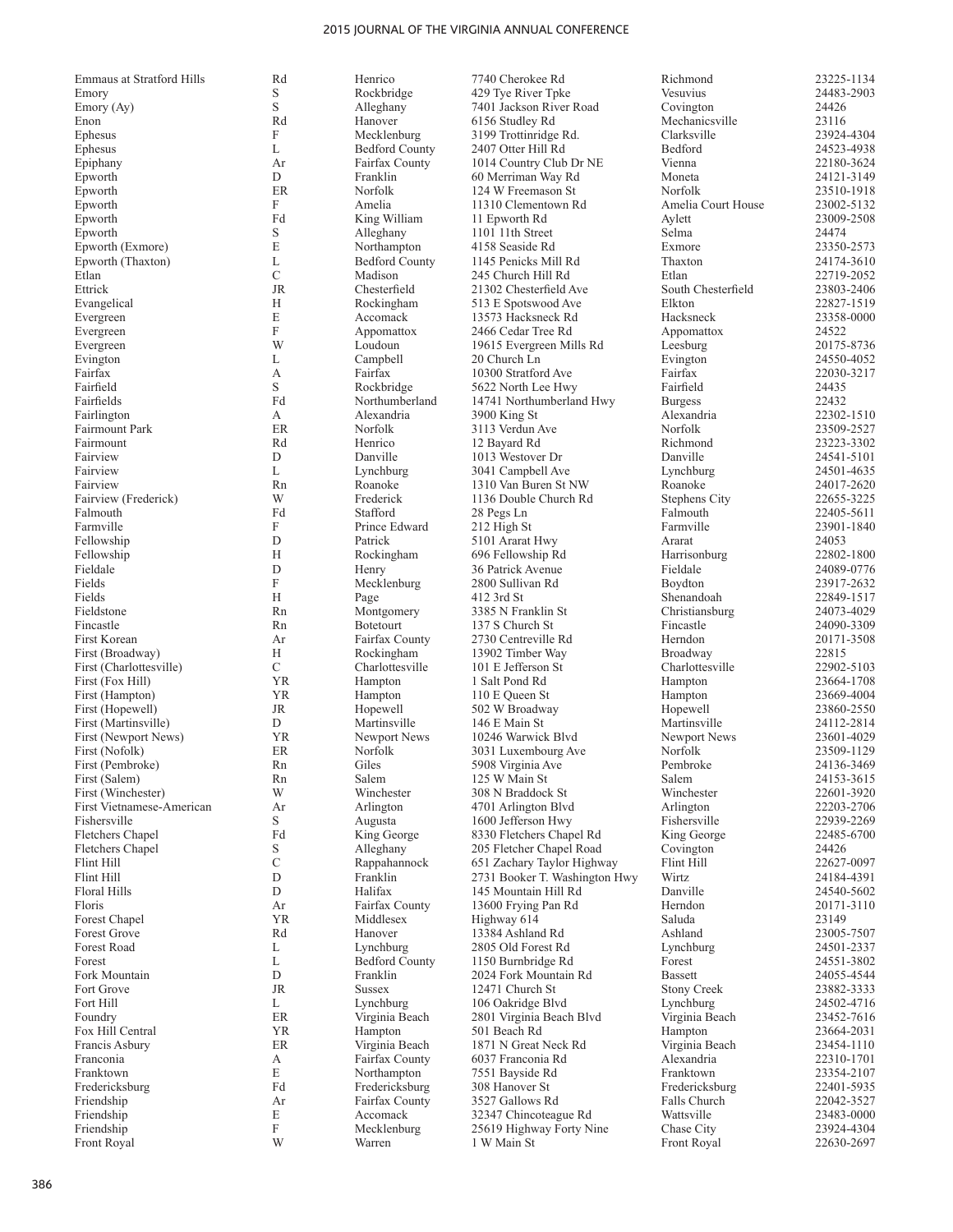| Furnace                 | Н              | Rockingham                       | 19836 Naked Creek Rd                            | Elkton                  | 22827-2172               |
|-------------------------|----------------|----------------------------------|-------------------------------------------------|-------------------------|--------------------------|
| Gainesboro              | W              | Frederick                        | 351 Gainesboro Rd                               | Winchester              | 22603-2852               |
| Gainesville             | А              | Prince William                   | 13710 Milestone Ct                              | Gainesville             | 20155-2998               |
| Galilee                 | Ar             | Loudoun                          | 45425 Winding Rd                                | Sterling                | 20165-2594               |
| Galilee                 | Fd             | Northumberland                   | 747 Hull Neck Road                              | Edwardsville            | 22456                    |
| Galloway                | Ar             | Falls Church                     | 306 Annandale Rd                                | Falls Church            | 22042-2434               |
| Garys                   | <b>JR</b>      | Prince George                    | 13501 Sunnybrook Rd                             | Petersburg              | 23805-7936               |
| Gentry                  | C              | Albemarle                        | 2565 Boonesville Rd                             | Dyke                    | 22935                    |
| Ghana Wesley UM Mission | А<br><b>ER</b> | Prince William                   | 2315 S Grant St                                 | Arlington               | 22202-2548               |
| Ghent<br>Ginter Park    | Rd             | Norfolk<br>Richmond              | 531 Raleigh Ave<br>1010 W Laburnum Ave          | Norfolk<br>Richmond     | 23507-2131<br>23227-4520 |
| Glen Wilton             | Rn             | <b>Botetourt</b>                 | 131 Main Street                                 | Eagle Rock              | 24085                    |
| Glenmore                | F              | Buckingham                       | 7988 Howardsville Rd                            | Glenmore                | 24590                    |
| Glenwood                | F              | Halifax                          | 4020 Philpott Rd                                | South Boston            | 24592-6608               |
| Glossbrenner            | S              | Augusta                          | 17 Buffalo Gap Hwy                              | Churchville             | 24421-2512               |
| Glovier Memorial        | S              | Waynesboro                       | 688 Highland Ave                                | Waynesboro              | 22980-6047               |
| Gogginsville            | $\mathbf D$    | Franklin                         | 111 Gogginsville Rd                             | Rocky Mount             | 24151-4952               |
| Good Hope               | ER             | Chesapeake                       | 1633 Benefit Rd                                 | Chesapeake              | 23322-3030               |
| Good Shepherd           | А              | Prince William                   | 14999 Birchdale Ave                             | Woodbridge              | 22193-1317               |
| Good Shepherd           | Rd             | Henrico                          | 9155 Hungary Rd                                 | Henrico                 | 23294-5931               |
| Goodwin Memorial        | Rn             | Montgomery                       | 5791 West River Road                            | Salem                   | 24153                    |
| Gordonsville            | С              | Orange                           | 407 N. Main St.                                 | Gordonsville            | 22942                    |
| Goshen                  | S              | Augusta                          | 22 Church Hill Road                             | Goshen                  | 24479                    |
| Grace Annex             | W              | Loudoun                          | 441 S 12th St                                   | Purcellville            | 20132-5823               |
| Grace Design            | D              | Danville                         | 1064 Franklin Tpke                              | Danville                | 24540-1330               |
| Grace Memorial          | <b>JR</b>      | Southampton                      | 31036 Peachtree Ave                             | Sedley                  | 23878-2629               |
| Grace                   | А              | Manassas                         | 9750 Wellington Rd                              | Manassas                | 20110-6086               |
| Grace                   | E              | Accomack                         | 18484 Wilson Ave                                | Parksley                | 23421-0000               |
| Grace                   | Rn             | Roanoke                          | 4404 Williamson Rd NW                           | Roanoke                 | 24012-2324               |
| Grace                   | <b>YR</b>      | Newport News                     | 1209 Country Club Rd                            | Newport News            | 23606-2838               |
| Grace (Hartwood)        | Fd             | Fauquier                         | 13056 Elk Ridge Rd                              | Fredericksburg          | 22406-4073               |
| Grace (Middletown)      | W              | Frederick                        | 7882 Main St                                    | Middletown              | 22645-9592               |
| Grace (Nottoway)        | F              | Nottoway                         | 1010 S Main St                                  | Blackstone              | 23824-2612               |
| Grace (Oak Grove)       | Fd             | Westmoreland                     | 1655 Claymont Rd                                | Oak Grove               | 22443                    |
| Grace-Providence        | <b>YR</b>      | Mathews                          | 84 Grace St                                     | Mobjack                 | 23056-2022               |
| Graham Road             | Ar             | Fairfax County                   | 2929 Graham Rd                                  | Falls Church            | 22042-1640               |
| Granbery Memorial       | S              | Covington                        | 425 W Main St                                   | Covington               | 24426-1518               |
| Granbery                | D              | Henry                            | 200 Granbery Rd                                 | Martinsville            | 24112-1835               |
| Great Bridge            | ER             | Chesapeake                       | 201 Stadium Dr                                  | Chesapeake              | 23322-4135               |
| <b>Great Falls</b>      | Ar             | Fairfax County                   | 10100 Georgetown Pike                           | Great Falls             | 22066-2823               |
| Green Hill              | S              | Highland                         | 63 Greenhill Ln                                 | Monterey                | 24465                    |
| Greene Memorial         | Rn             | Roanoke                          | 402 2nd St SW                                   | Roanoke                 | 24011-1504               |
| Greenville              | S              | Augusta                          | 126 Main St                                     | Greenville              | 24440-1724               |
| Greenwood               | Rd             | Henrico                          | 10040 Greenwood Rd                              | Glen Allen              | 23060-4558               |
| Greenwood               | W              | Frederick                        | 726 Greenwood Rd                                | Winchester              | 22602-7620               |
| Grottoes                | Н              | Rockingham                       | 300 4th St                                      | Grottoes                | 24441-2607               |
| Grove Hill              | Н              | Page                             | 7980 US Highway 340                             | Shenandaoh              | 22849                    |
| Guilford                | E              | Accomack                         | 24450 Guilford Rd                               | Bloxom                  | 23308-2175               |
| Gum Spring              | Rd             | Louisa                           | 191 Cross County Rd                             | Gum Spring              | 23065-2159               |
| Haden Chapel            | $\mathcal{C}$  | Fluvanna                         | 47 South Boston Rd<br>1601 Lakewood Forest Road | Palmyra                 | 22963<br>24523-2413      |
| Hales Ford<br>Halifax   | L<br>F         | <b>Bedford County</b><br>Halifax |                                                 | Bedford<br>Halifax      |                          |
| Halls                   | Rn             | Montgomery                       | 290 Cedar Ln<br>4302 Northfork Rd               | Elliston                | 24558-2110<br>24087-3226 |
| Hallwood                | E              | Accomack                         | 27389 Main St                                   | Hallwood                | 23359-2615               |
| Hanes Chapel            | F              | Buckingham                       | 236 Rocky Mountain Rd                           | Dillwyn                 | 23936-2642               |
| Harborton               | E              | Accomack                         | 28152 Harborton Rd                              | Harborton               | 23389-0000               |
| Harmony                 | D              | Pittsylvania                     | 3965 Oak Hill Road                              | Danville                | 24541-6861               |
| Harmony                 | F              | Halifax                          | 4079 Cedar Grove Rd                             | Alton                   | 24520-3165               |
| Harmony (Hamilton)      | W              | Loudoun                          | 380 E Colonial Hwy                              | Hamilton                | 20158-9016               |
| Harris Chapel           | D              | Floyd                            | 108 Sawmill Rd SW                               | Willis                  | 24380-4956               |
| Harriston               | Н              | Augusta                          | 3742 Eastside Hwy                               | Grottoes                | 24441                    |
| Havens Chapel           | Rn             | Floyd                            | 3375 Daniels Run Rd NE                          | Check                   | 24072-3121               |
| Hawkinstown             | H              | Shenandoah                       | 10471 Old Valley Pike                           | Mount Jackson           | 22842-9557               |
| Haygood                 | ER             | Virginia Beach                   | 4713 Haygood Rd                                 | Virginia Beach          | 23455-5317               |
| Heathsville             | Fd             | Northumberland                   | Routes 360 & 201                                | Heathsville             | 22473                    |
| Hebron                  | F              | Charlotte                        | 111 Hebron Church Rd                            | Saxe                    | 23967-5126               |
| Hebron                  | Rn             | Craig                            | 64 Dragonfly Dr                                 | New Castle              | 24127-7043               |
| Henderson               | Fd             | Northumberland                   | 218 Harryhogan Rd                               | Callao                  | 22435-2215               |
| Hensley                 | Н              | Rockingham                       | 6798 Thoroughfare Rd                            | Elkton                  | 22827-2036               |
| Heritage                | ER             | Virginia Beach                   | 815 Baker Rd                                    | Virginia Beach          | 23462-1004               |
| Heritage                | L              | Lynchburg                        | 582 Leesville Rd                                | Lynchburg               | 24502-2344               |
| Herndon                 | Ar             | Fairfax County                   | 701 Bennett St                                  | Herndon                 | 20170-3105               |
| Hickory Grove           | L              | <b>Bedford County</b>            | 2028 Skinnell Mill Road                         | Bedford                 | 24523                    |
| Hickory                 | ER             | Chesapeake                       | 2708 Battlefield Blvd S                         | Chesapeake              | 23322-2301               |
| <b>High Street</b>      | <b>JR</b>      | Franklin                         | 31164 Camp Pkwy                                 | Courtland               | 23837                    |
| <b>Highland Springs</b> | Rd             | Henrico                          | 22 N Holly Ave                                  | <b>Highland Springs</b> | 23075-1451               |
| Highland                | D              | Franklin                         | 8535 Callaway Rd                                | Callaway                | 24067-5401               |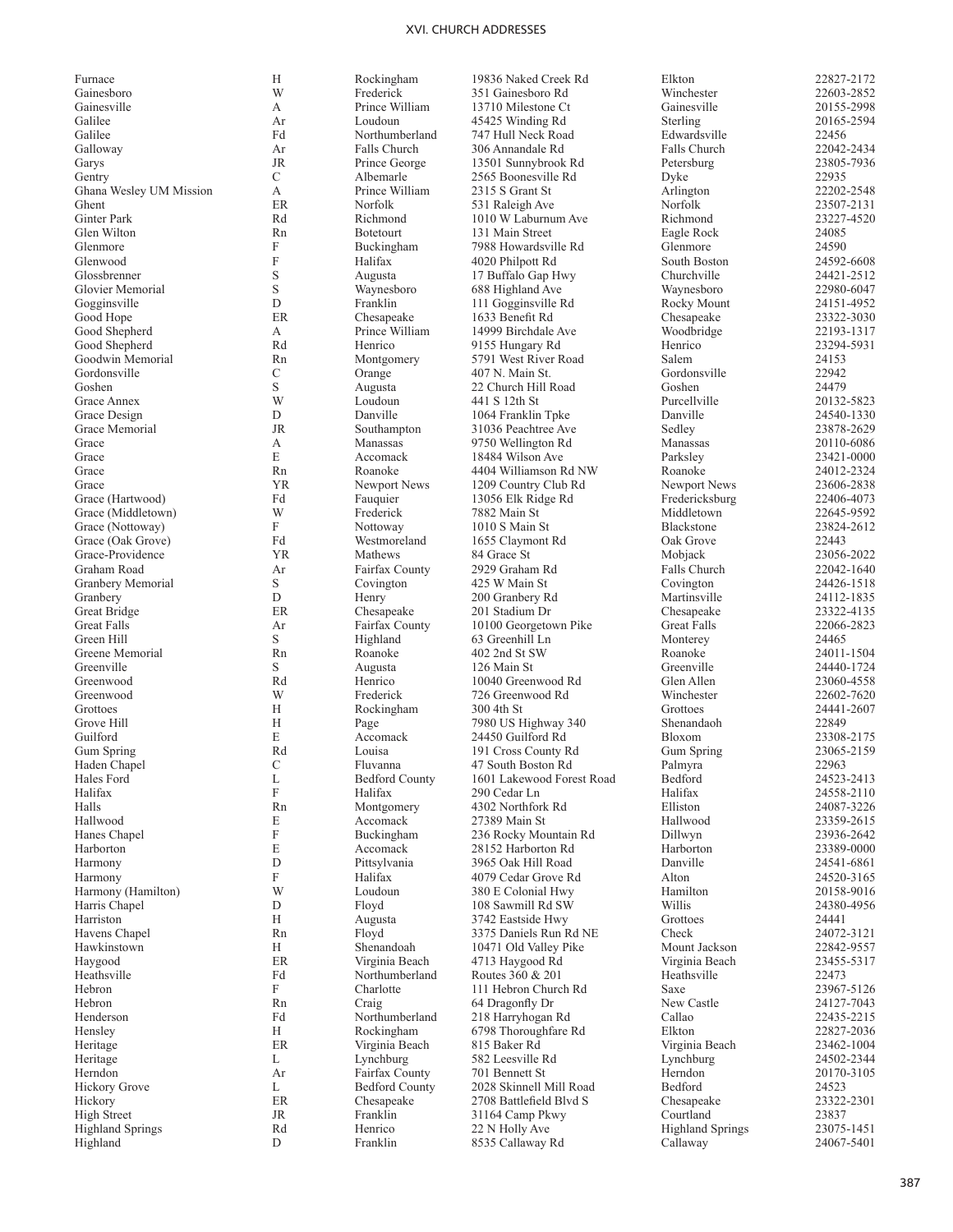| Highland (Colonial Heights) | JR          | Colonial Heights       | 125 E Westover Ave              | Colonial Heights    | 23834-3135 |
|-----------------------------|-------------|------------------------|---------------------------------|---------------------|------------|
| Hightown                    | S           | Highland               | 130 Dug Bank Road               | <b>Blue Grass</b>   | 24413      |
| Hillcrest                   | Fd          | Fredericksburg         | 2208 Lafayette Blvd             | Fredericksburg      | 22401-3908 |
| Hillsboro                   | W           | Loudoun                | 37216 Charles Town Pike         | Hillsboro           | 20132-2900 |
| Hinton Avenue               | $\mathbf C$ | Charlottesville        | 750 Hinton Ave                  | Charlottesville     | 22902-5760 |
| Hites Chapel                | W           | Frederick              |                                 | Middletown          | 22645-2160 |
|                             |             |                        | 150 Chapel Rd                   |                     |            |
| Hobsons Chapel              | F           | Cumberland             | 50 Stoney Point Rd              | Cumberland          | 23040-2600 |
| Hoke Chapel                 | S           | Alleghany              | Ogles Creek Road                | Covington           | 24426      |
| Holy Cross International    | <b>YR</b>   | Newport News           | 128 Deal Dr                     | Newport News        | 23608-1664 |
| Hopewell                    | C           | Culpeper               | 23557 Lignum Rd                 | Lignum              | 22726-1918 |
| Hopewell                    | D           | Pittsylvania           | 192 Hopewell Rd                 | Dry Fork            | 24549-4338 |
| Hopewell                    | Fd          | <b>Richmond County</b> | 4530 Oakland Rd                 | Farnham             | 22460-2407 |
| Hopewell                    | Fd          | Caroline               | 12018 Guinea Dr                 | Woodford            | 22580-3134 |
| Hopewell                    | <b>JR</b>   | Chesterfield           | 6200 Courthouse Rd              | Chesterfield        | 23832-7442 |
| Howard Chapel               | W           | Frederick              | 3740 Green Spring Road          | Winchester          | 22603      |
| Howellsville                | W           | Warren                 | 510 Hardesty Rd                 | Front Royal         | 22630-9276 |
| Huddleston                  | L           | <b>Bedford County</b>  | 4491 Smith Mt Lake Parkway      | Huddleston          | 24104      |
| Huffville                   | Rn          | Floyd                  | 1078 Huffville Rd NE            | Pilot               | 24138-1657 |
| Huguenot                    | Rd          | Richmond               | 10661 Duryea Dr                 | Richmond            | 23235-2106 |
| Humphreys Chapel            | S           | Alleghany              | Route 311                       | Paint Bank          | 24131      |
|                             |             |                        |                                 |                     |            |
| Huntington Court            | Rn          | Roanoke                | 3333 Williamson Rd NW           | Roanoke             | 24012-4048 |
| Hurt                        | L           | Pittsylvania           | 105 Riverview Rd                | Hurt                | 24563-2014 |
| Ignite                      | ER          | Norfolk                | 1338 49th St                    | Norfolk             | 23508-1800 |
| Independence                | <b>JR</b>   | Greensville            | 4438 Independence Church Road   | Emporia             | 23847-2423 |
| Indian Hill                 | L           | Campbell               | 8299 Village Hwy                | Concord             | 24538-2433 |
| Indiana                     | <b>ER</b>   | Chesapeake City        | 4505 Indiana Avenue             | Portsmouth          | 23702-2706 |
| Irisburg                    | D           | Henry                  | 5170 Irisburg Road              | Axton               | 24054-0132 |
| Iron Gate                   | S           | Alleghany              | 713 Market Avenue               | Iron Gate           | 24448      |
| Irvington                   | Fd          | Lancaster              | 26 King Carter Drive            | Irvington           | 22480      |
| <b>Ivey Memorial</b>        | JR          | Chesterfield           | 17120 Jefferson Davis Hwy       | South Chesterfield  | 23834-5333 |
| Ivor                        | <b>JR</b>   | <b>Sussex</b>          | 8511 Main St                    | Ivor                | 23866-3428 |
| Ivy Creek                   | $\mathbf C$ | Albemarle              | 674 Woodlands Rd                | Charlottesville     | 22901-5504 |
| Jackson Street              | L           | Lynchburg              | 900 Jackson St                  | Lynchburg           | 24504-2928 |
| Jamieson Memorial           | F           | Mecklenburg            | 219 Fifth St                    | Clarksville         | 23927      |
| Jeffersonton                | C           |                        | 5085 Jeffersonton Rd            | Jeffersonton        | 22724      |
|                             | F           | Culpeper               |                                 |                     |            |
| Jetersville                 |             | Amelia                 | 11310 Clementown Rd             | Amelia Court House  | 23002-5132 |
| John Mann                   | W           | Winchester             | 119 E Cork St                   | Winchester          | 22601-5001 |
| John Wesley                 | Н           | Harrisonburg           | 435 Sterling St                 | Harrisonburg        | 22802-4732 |
| John Wesley                 | W           | Warren                 | 14 Church St                    | Front Royal         | 22630-3102 |
| Johnsons                    | E           | Northampton            | 11175 Bayside Rd                | MacHipongo          | 23405-1826 |
| Jolletts                    | H           | Rockingham             | 3067 Jollett Rd                 | Elkton              | 22827-4601 |
| Jolliff                     | <b>ER</b>   | Chesapeake             | 1900 Jolliff Rd                 | Chesapeake          | 23321-1404 |
| Jollivue                    | S           | Augusta                | 551 Lee Jackson Hwy             | Staunton            | 24401-5507 |
| Journey                     | F           | Amelia                 | 8533 N Five Forks Rd            | Amelia Court House  | 23002-4844 |
| Joyner                      | JR          | Southampton            | 18084 Clubhouse Rd              | Capron              | 23829-2754 |
| Keezletown                  | Н           | Rockingham             | 1456 Indian Trail Rd            | Keezletown          | 22832-2332 |
| Kenbridge                   | F           | Lunenburg              | 201 E 5th Ave                   | Kenbridge           | 23944-2040 |
| Kenwood                     | Rd          | Hanover                | 11208 Elmont Rd                 | Ashland             | 23005-7704 |
| Kenwood (Dinwiddie)         | <b>JR</b>   | Dinwiddie              | 25200 Ritchie Ave               |                     | 23803-8912 |
|                             |             |                        |                                 | Petersburg          |            |
| Kerns Memorial              | D           | Danville City          | 3860 Kerns Church Road          | Ringgold            | 24586-5244 |
| Kernstown                   | W           | Frederick              | 3239 Valley Pike                | Winchester          | 22602-5303 |
| Keysville                   | F           | Charlotte              | 9290 Church St                  | Keysville           | 23947-3622 |
| Kilmarnock                  | Fd          | Lancaster              | 89 E Church St                  | Kilmarnock          | 22482-9522 |
| Kingswood                   | F           | Mecklenburg            | 4234 Highway 903                | Bracey              | 23919      |
| Knotts Island               | ER          | Currituck, NC          | 677 Knotts Island Rd            | Knotts Island, NC   | 27950-9600 |
| Korean of Grtr Washington   | Ar          | Fairfax County         | 1219 Swinks Mill Rd             | McLean              | 22102-2426 |
| LaCrosse                    | F           | Mecklenburg            | 203 South Carter Street         | La Crosse           | 23950-0279 |
| Lafayette                   | Rn          | Montgomery             | 5310 Walthall St                | Lafayette           | 24087-3026 |
| Lakeside                    | Rd          | Henrico                | 2333 Hilliard Rd                | Henrico             | 23228-4501 |
| Lambs                       | L           | Campbell               | 2591 Lambs Church Rd            | Altavista           | 24517      |
| Lane Memorial               | L           | Campbell               | 1201 Bedford Ave                | Altavista           | 24517-1205 |
| Larchmont                   | ER          | Norfolk                | 1101 Jamestown Cres             | Norfolk             | 23508-1275 |
| Lasley                      | $\mathbf C$ | Louisa                 | 393 Lasley Ln                   | Louisa              | 23093      |
| Laurel Hill                 | Rd          | Henrico                | 1919 New Market Rd              | Richmond            | 23231-6840 |
| Laurel Hill (Lunenburg)     | F           | Nottoway               | 165 Blankenship Pond Rd.        | Green Bay           | 23942      |
| Laurel Park                 | Rd          | Henrico                | 2700 Hungary Rd                 | Richmond            | 23228-2107 |
|                             |             |                        | 10140 Tinsley Ln                |                     |            |
| Lawrence Memorial           | Rn          | Roanoke County         |                                 | Bent Mountain       | 24059-2148 |
| Lawrenceville               | F           | Brunswick              | 300 W Church St                 | Lawrenceville       | 23868-1707 |
| Lawson Chapel               | $\mathbf S$ | Augusta                | 98 Jonestown Rd                 | Fairfield           | 24435-2516 |
| Leatherbury                 | E           | Accomack               | 21192 Deep Creek Rd             | Onancock            | 23417-2434 |
| Lebanon                     | Fd          | Westmoreland           | 5598 Neenah Rd at Templeman's X | Montross            | 22520      |
| Lebanon                     | Fd          | Essex                  | 146 Lebanon Church Rd.          | <b>Essex County</b> |            |
| Lebanon                     | L           | <b>Bedford County</b>  | 4565 New London Rd              | Forest              | 24551-3577 |
| Lebanon                     | Rd          | Hanover                | 8492 Peaks Rd                   | Hanover             | 23069-1704 |
| Lebanon (Brunswick)         | F           | <b>Brunswick</b>       | 5145 Judd Rd                    | Rawlings            | 23876      |
| Lebanon (Charlotte)         | F           | Charlotte              | 11135 Crafton's Gate Hwy        | Drakes Branch       | 23937-0173 |
|                             |             |                        |                                 |                     |            |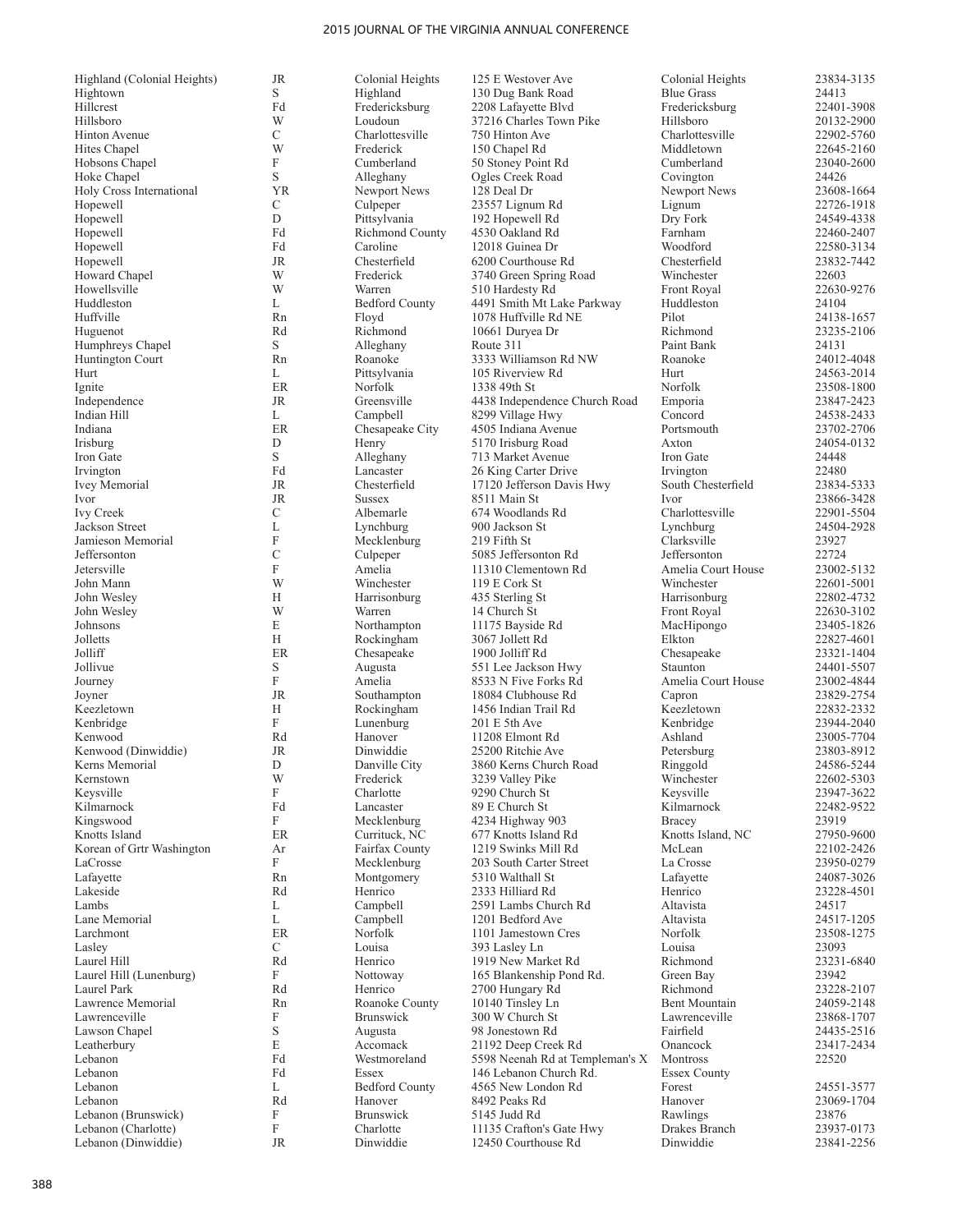Leesburg Leesville<br>Liberty Liberty **Fd** Fauquier 10513 Old Marsh Rd Bealeton 22712-6840 Limeton Lincolnia Linden Linville<br>Lithia Lithia **Rn** Botetourt 21 Delong Ln Buchanan 24066-5461 Little Mountain Locust Grove YR Gloucester 1832 Windsor Rd Dutton 23050-9726 Longdale Louisa Lower (Hartfield) YR Middlesex Off Route 33 Hartfield 23071 Luray Lyndhurst Macedonia Macedonia Macedonia Madison<br>Magnolia Magnolia JR Suffolk 1764 Wilroy Rd Suffolk 23434-2304 Main Street Main Street Main Street Main Street (Emporia) JR Emporia 105 Church St Emporia 23847-2321 Main Street (Suffolk) JR Suffolk 202 N Main St<br>Manor Memorial H Shenandoah 9320 N Congress St New Market 22844-9508 Manor Memorial<br>Mansons Maple Grove Market Street Market Street (Onancock) Markham Marquis Memorial Marsh Memorial Marshall Marvin Chapel Marvin<br>Mathews Chapel Matoaca JR Chesterfield 6301 River Rd South Chesterfield 23803-8051 Matthews Chapel 1538 Matthews Chapel Road Lawrenceville 23868-4303<br>Mays Memorial 171 Mars Memorial Rn Bedford County 1121 Oddfellows Rd Vinton 24179-5893 Mays Memorial **Rn** Bedford County 1121 Oddfellows Rd Vinton 24179-5893 McCanless Memorial<br>McDonalds Mill McDonalds Mill **Rn** Roanoke County 2441 Catawba Rd Blacksburg 24060-0531 McDowell McGaheysville<br>McKendree McKendree<br>McKendree McKendree McKinley Mead Memorial Meadow Mears Memorial (Keller) Mechanicsville 23111-1757 Rd Hanover 7356 Atlee Rd Mechanicsville 23111-1757 Meherrin Melfa<br>Melrose (Lottsburg) Melrose (Lottsburg) 6 150 Fd 1317 Lewisetta Rd, PO Box 150 Lottsburg 22511-0150<br>Memorial 1317 Lewisetta Rd, PO Box 150 Lottsburg 23464-1806 Memorial ER Virginia Beach 804 Gammon Rd Virginia Beach 23464-1806 Memorial (Appomattox) Memorial (Charles City)  $YR$  Charles City 11000 Courthouse Rd Charles City 23030-3427<br>Messiah A Fairfax County 6215 Rolling Rd Springfield 22152-1637 Messiah<br>Messiah Metropolitan Middleburg<br>Midland Midland Fd Fauquier 5435 Midland Rd Midland 22728-2134 Mila Mila Fd Northumberland 321 Irvington Rd Kilmarnock 22482-9533<br>Miles Memorial ER Norfolk 9450 Granby St Norfolk 23503-3410 Miles Memorial **ER** Norfolk 9450 Granby St Norfolk 23503-3410 Millwood Mineral Mint Spring Mizpah Fd King and Queen 6062 Canterbury Road Walkerton 23177 Monroe Montague Avenue

Monterey<br>Monumental

E Accomack 21445 Bayside Rd<br>W Loudoun 15 W Washington

Lebanon (Sussex) JR Sussex 10053 Lebanon Church Rd Jarratt 23867-8009 W Loudoun 107 W Market St Leesburg 20176-2902<br>
Lynch Station 24571-3056<br>
24571-3056 L Campbell 6528 Bedford Hwy Lynch Station 24571-3056<br>Fd Fauguier 10513 Old Marsh Rd Bealeton 22712-6840 W Warren 9 Limeton Church Rd Bentonville 22610-1735<br>
A Fairfax County 6335 Little River Tpke Alexandria 22312-5099 A Fairfax County 6335 Little River Tpke Alexandria 22312-5099<br>W Fauguier 13466 John Marshall Hwy Linden 22642-1733 W Fauquier 13466 John Marshall Hwy Linden 22642-1733<br>
H Rockingham 5180 Kratzer Rd Harrisonburg 22802-1220 H Rockingham 5180 Kratzer Rd Harrisonburg 22802-1220<br>
Rn Botetourt 21 Delong Ln Buchanan 24066-5461 W Frederick 259 Little Mountain Road Winchester 22603-3008<br>
Rn Roanoke County 3415 Locust Grove Ln Salem 24153-2011 Rn Roanoke County 3415 Locust Grove Ln Salem 24153-2011<br>
1832 Windsor Rd Dutton 23050-9726 S Alleghany 121 Church Rd Clifton Forge 24422-3630 C Louisa 100 E Main St Louisa 23093 H Page 20 S Broad St Luray Luray 22835-1903 S Augusta 19528 Lyndhurst Road Lyndhurst 22952<br>
ER Virginia Beach 1033 Little Neck Rd Virginia Beach 23452-6012 ER Virginia Beach 1033 Little Neck Rd Virginia Beach 23452-6012<br>C Louisa 17 Byrd Mill Rd Louisa 23093-3314 C Louisa 17 Byrd Mill Rd Louisa 23093-33093<br>F Brunswick 683 Macedonia Road Blackstone 23824 F Brunswick 683 Macedonia Road Blackstone 23824<br>
White Post 22663-1846<br>
Prederick 1941 Macedonia Road White Post 22663-1846 W Frederick 1941 Macedonia Road<br>C Madison 505 S Main St, PO Box C Madison 505 S Main St, PO Box 383 Madison 22727-0383<br>
JR Suffolk 1764 Wilroy Rd Suffolk 23434-2304 F F Halifax 701 N Main St South Boston 24592-3338 L Bedford 212 E Main St Bedford 24523-2013 S Waynesboro 601 W Main St Waynesboro 22980-4303 H Shenandoah 9320 N Congress St New Market 22844-9508<br>IR Dinwiddie 17211 Mansons Church Road Mc Kenney 23872-0351 Mansons JR Dinwiddie 17211 Mansons Church Road Mc Kenney 23872-0351 D Franklin 260 Henry Rd Ferrum 24088-3058<br>Winchester 131 S Cameron St Winchester 22601-4732 W Winchester 131 S Cameron St Winchester 22601-4732<br>E Accomack 75 Market St Chancock 23417-4223 E Accomack 75 Market St Onancock 23417-4223 W Fauquier 3212 Stone Church Rd Markham 22643-1848<br>Staunton 1614 W Beverley St Staunton 24401-3003 S Staunton 1614 W Beverley St Staunton 24401-3003<br>
Lynchburg 20348 Leesville Rd Lynchburg 24502-3600 L Lynchburg 20348 Leesville Rd Lynchburg 24502-3600<br>
W Fauquier 8405 W Main Street Marshall 20116-0144 W Fauquier 8405 W Main Street Marshall 20116-0144<br>W Clarke 330 W Main St Berryville 22611-1231 W Clarke 330 W Main St Berryville 22611-1231 S Rockbridge 1624 Stoney Run Rd Buena Vista 24416<br>
SR Mathews 4185 Buckley Hall Road Cobbs Creek 23035 VR Mathews 4185 Buckley Hall Road Cobbs Creek 23035<br>
IR Chesterfield 6301 River Rd South Chesterfield 23803-8051 F F Halifax 316 Edmunds St South Boston 24592-3008 S Highland Route 250 McDowell 24401-2335 H Rockingham 10106 McGaheysville Rd McGaheysville 22840-2360<br>ER Norfolk 6870 N Military Hwy Norfolk 23518-5240 ER Norfolk 6870 N Military Hwy Norfolk 23518-5240<br>F Halifax 1100 McKendree Church Rd Halifax 24558-2898 F Halifax 1100 McKendree Church Rd Halifax 24558<br>Fd King William 4347 Manfield Rd Manquin 23106 Fd King William 4347 Manfield Rd Manquin 23106<br>S Highland Route 618 McDowell 24458 S Highland Route 618 McDowell 24458 S Augusta 1035 McKinley Rd Middlebrook 24459-2324<br>
Lynchburg 24501-7121 21601-7121 L Campbell 13317 Wards Rd Lynchburg 24501-712165 Lynchburg 24501-712165 Lynchburg 24501-71212165 D Patrick 32099 Jeb Stuart Hwy Spencer 24165<br>E Accomack 18186 Second St Keller 23401-0000 E Accomack 18186 Second St Reller 23401-0000<br>Rd Hanover 7356 Atlee Rd Mechanicsville 23111-1757 F Prince Edward 97 Stagecoach Rd<br>
Recomment 19444 Main St Melfa Melfa 23410-2939 E Accomack 19444 Main St Melfa 23410-2939 F Appomattox 403 Court St. Appomattox 24522-0000 A Fairfax County 6215 Rolling Rd Springfield 22152<br>ER Chesapeake 408 Dominion Commons Way Chesapeake 23322 ER Chesapeake 408 Dominion Commons Way Chesapeake 23322<br>E Accomack 21445 Bayside Rd Onancock 23417-2105 W Loudoun 15 W. Washington Street Middleburg 20118<br>
Fd Fauguier 5435 Midland Rd Midland 22728-2134 W Clarke 700 Bishop Meade Rd, PO Box 123 Millwood 22646-0123<br>C Louisa 301 West Third St Mineral 23117 C Louisa 301 West Third St Mineral 23117<br>S Augusta 51 Mint Springs Circle Mint Spring 24463 S Augusta 51 Mint Springs Circle Mint Sprin<br>Fd King and Queen 6062 Canterbury Road Walkerton L Amherst 3311 S Amherst Hwy Monroe 24574-3206<br>Winchester 102 Montague Ave Winchester 22601-3771 W Winchester 102 Montague Ave Winchester 22601-<br>S Highland 10 E Main St Monterey 24465 S Highland 10 E Main St Monterey 24465

Monumental ER Portsmouth 450 Dinwiddie St Portsmouth 23704-3634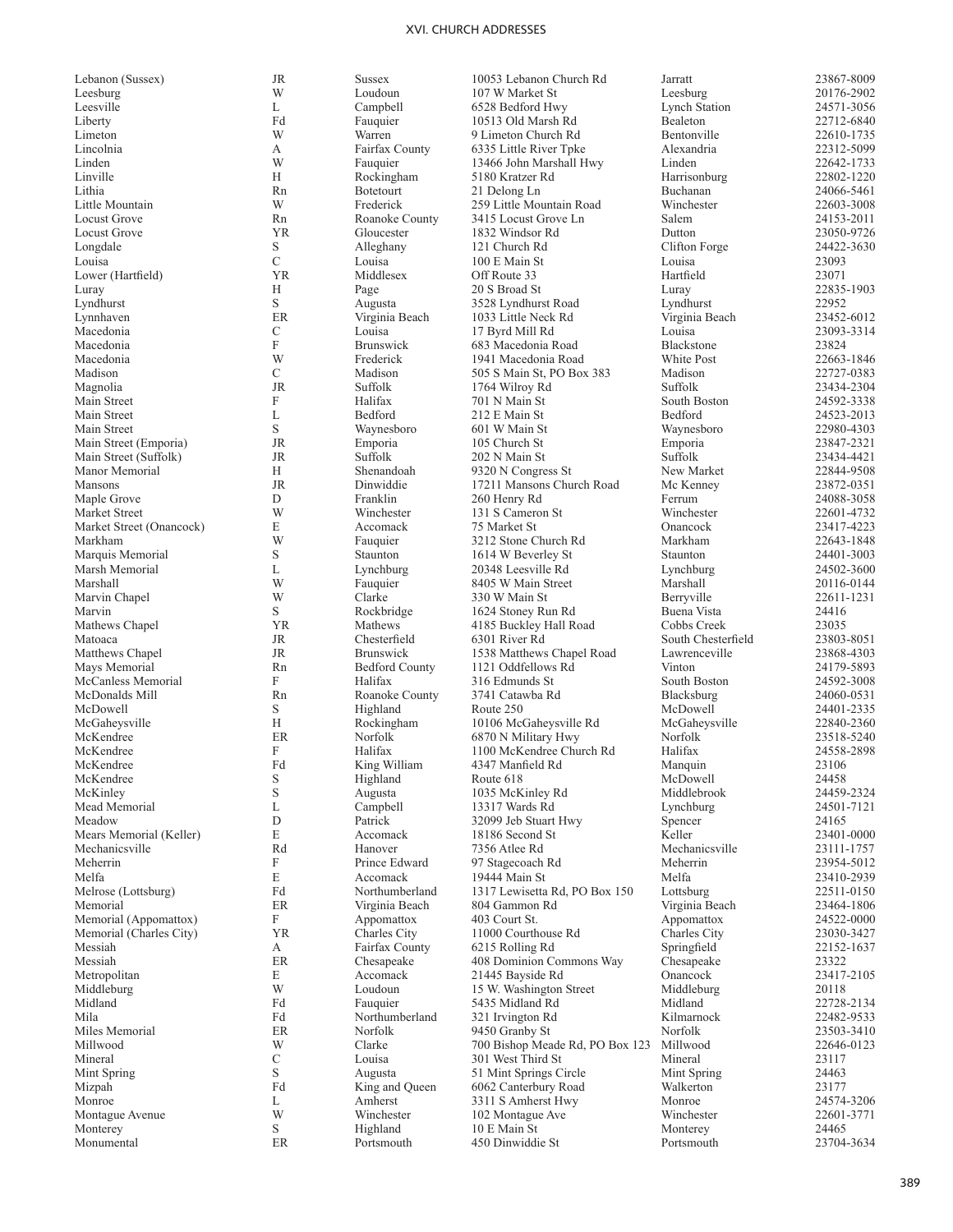| Monumental (Emporia)          | JR            | Emporia               | 300 Southampton St               | Emporia              | 23847-1833 |
|-------------------------------|---------------|-----------------------|----------------------------------|----------------------|------------|
| Morrisville                   | Fd            | Fauquier              | 4432 Morrisville Rd              | Bealeton             | 22712-7348 |
| Moseley Memorial              | D             | Danville              | 196 Holcomb St                   | Danville             | 24541-6153 |
| Motley                        | L             | Pittsylvania          | 4081 Shula Rd                    | Hurt                 | 24563-3137 |
| Mount Airy (Bedford)          | L             | Pittsylvania          | 630 Mt. Airy Road                | <b>Lynch Station</b> | 24571      |
| Mount Bethel                  | D             | Henry                 | 17 Mount Bethel Church Cir       | Martinsville         | 24112-6858 |
| Mount Bethel                  | Н             | Augusta               | 148 Rock Mountain Ln             | Harrisonburg         | 22801      |
| Mount Calvary                 | F             | Charlotte             | 114 School St                    | Drakes Branch        | 23937-2960 |
| Mount Cana                    | F             | Halifax               | $1220 E$ Hyco Rd                 | South Boston         | 24592-6536 |
| Mount Carmel                  | F             | Charlotte             | 1101 Mt. Carmel Road             | Brookneal            | 23959-0251 |
| Mount Carmel                  | Н             | Rockingham            | 13375 Third Hill Road            | Fulks Run            | 22830      |
| Mount Carmel                  | S             | Covington             | 1200 N Alleghany Ave             | Covington            | 24426-1006 |
| Mount Carmel                  | W             | Clarke                | 130 Mt. Carmel Road              | Paris                | 20130      |
| Mount Clifton                 | Н             | Shenandoah            | 31 Mount Clifton Church Ln       | Mount Jackson        | 22842-2208 |
| Mount Clinton                 | Н             | Rockingham            | 1595 Muddy Creek Rd              | Harrisonburg         | 22802-0119 |
| Mount Comfort                 | L             | Appomattox            | 4901 Oakville Rd                 | Appomattox           | 24522-8328 |
|                               | H             |                       |                                  |                      |            |
| Mount Crawford                |               | Rockingham            | 360 North Main Street            | Mt Crawford          | 22841      |
| Mount Elbert                  | Rn            | Montgomery            | 386 Mount Elbert Rd NW           | Riner                | 24149-3618 |
| Mount Harmony (Charlotte)     | F             | Prince Edward         | 12380 County Line Rd             | Keysville            | 23947-4416 |
| Mount Hebron                  | Н             | Shenandoah            | 1944 Mt. Hebron Road             | Toms Brook           | 22660      |
| Mount Hermon                  | Н             | Shenandoah            | 3826 Orkney Grade                | Mount Jackson        | 22842-3315 |
| Mount Hermon                  | L             | Campbell              | 171 Mt Hermon Rd                 | <b>Lynch Station</b> | 24571-3002 |
| Mount Hermon                  | Rd            | Hanover               | 12637 Mount Hermon Rd            | Ashland              | 23005-7813 |
| Mount Horeb                   | Fd            | Fauquier              | 10867 Elk Run Rd                 | Catlett              | 20119-2426 |
| Mount Horeb                   | Н             | Rockingham            | 422 Hinton Road                  | Hinton               | 22831      |
| Mount Horeb                   | S             | Rockbridge            | Pullen Road off Blue Grass Trail | Lexington            | 24450      |
| Mount Horeb (Amherst)         | $\mathcal{C}$ | Amherst               | 698 Mt Horeb Rd                  | Amherst              | 24521      |
| Mount Horeb (Campbell)        | L             | <b>Bedford County</b> | 1934 Carters Mill Road.          | Huddleston           | 24104      |
| Mount Horeb (Orange)          | C             | Louisa                | 16206 Mallorys Ford Rd           | Gordonsville         | 22942      |
| Mount Jackson                 | Н             | Shenandoah            | 141 Orkne; y Drive               | Mount Jackson        | 22842      |
| Mount Laurel                  | F             | Halifax               | 8077 Newbill School Rd           | Clover               | 24534-3069 |
| Mount Lebanon                 | Rn            | Giles                 | 162 Mt. Lebanon Road             | Pembroke             | 24136      |
| Mount Moriah                  | С             | Albemarle             | 4524 Garth Rd                    | Charlottesville      | 22901-5104 |
| Mount Moriah                  | S             | Staunton              | 708 6th St                       | Grottoes             | 24441      |
| Mount Olive                   | Н             | Shenandoah            | 12180 Back Rd                    | Toms Brook           | 22660-2408 |
|                               |               |                       |                                  |                      |            |
| Mount Olive                   | W             | Frederick             | 327 Mount Olive Rd               | Winchester           | 22602-1685 |
| Mount Olivet                  | Ar            | Arlington             | 1500 N Glebe Rd                  | Arlington            | 22207-2123 |
| Mount Olivet                  | D             | Pittsylvania          | 229 Mount Olivet Ln              | Danville             | 24540-7363 |
| Mount Olivet                  | L             | Campbell              | 5350 Wards Rd                    | Evington             | 24550-1958 |
| Mount Olivet                  | Rn            | Franklin County       | 24230 Virgil Goode Hwy           | Boones Mill          | 24065      |
| Mount Olivet                  | S             | <b>Botetourt</b>      | 26310 Lee Hwy                    | Buchanan             | 24066-4208 |
| Mount Olivet                  | W             | Loudoun               | 11783 Mountain Road              | Lovettsville         | 20180      |
| Mount Olivet (Albemarle)      | C             | Albemarle             | 2500 Old Lynchburg Rd            | North Garden         | 22959-2107 |
| Mount Olivet (Bedford)        | L             | <b>Bedford County</b> | 2990 Mount Olivet Rd             | Bedford              | 24523-5596 |
| Mount Olivet (Dinwiddie)      | <b>JR</b>     | Dinwiddie             | 16414 McKenney Highway           | DeWitt               | 23840      |
| Mount Olivet (Madison)        | C             | Madison               | 249 Weakley Hollow Rd            | Syria                | 22749      |
| Mount Pisgah                  | Н             | Augusta               | 160 Mount Pisgah Rd              | Mount Sidney         | 24467-2412 |
| Mount Pisgah                  | Rd            | Chesterfield          | 1100 Mount Pisgah Dr             | Midlothian           | 23113-4247 |
| Mount Pleasant                | D             | Pittsylvania          | 8060 US Hwy 29N                  | Danville             | 24541-2409 |
| Mount Pleasant                | ER            | Chesapeake            | 2505 Mount Pleasant Rd           | Chesapeake           | 23322-1202 |
| Mount Pleasant                | F             | Prince Edward         | 12380 County Line Rd             | Keysville            | 23947-4416 |
| Mount Pleasant                | Н             | Rockingham            | 20439 Mt Pleasant Rd             | Elkton               | 22827-2010 |
| Mount Pleasant                | JR            | Greensville           | 2011 Smoky Ordainary Road        | Emporia              | 23847-2423 |
| Mount Pleasant                | Rn            | Roanoke County        | 3035 Mount Pleasant Blvd         | Roanoke              | 24014-5415 |
| Mount Pleasant                | Rn            | <b>Botetourt</b>      | 2357 Mt. Pleasant ChurchRoad     | Fincastle            | 24090      |
| Mount Pleasant                | S             | Alleghany             | 107 Mount Pleasant Dr            | Covington            | 24426-5914 |
|                               | W             |                       |                                  |                      |            |
| Mount Pleasant                |               | Frederick             | 3654 Dominion Rd                 | Gerrardstown, WV     | 25420-4214 |
| Mount Pleasant (Amherst)      | С             | Amherst               | 650 Thrashers Creek Rd           | Amherst              | 24521      |
| Mount Pleasant (Louisa)       | С             | Louisa                | 3091 Mt Pleasant Church Rd       | Louisa               | 23093      |
| Mount Pleasant (Lovettsville) | W             | Loudoun               | 13266 Taylorstown Rd             | Leesburg             | 20176-6158 |
| Mount Pleasant-Lamps          | W             | Frederick             | 1800 Wardensville Grade          | Winchester           | 22602-2943 |
| Mount Sidney                  | Н             | Rockingham            | 2281 Lee Hwy                     | Mount Sidney         | 24467-2500 |
| Mount Tabor                   | F             | Buckingham            | Highway 56                       | Buckingham           | 23921-0233 |
| Mount Tabor                   | Н             | Rockingham            | 8335 N Valley Pike               | Harrisonburg         | 22802-1544 |
| Mount Tabor                   | L             | Amherst               | 205 Cloudcroft Rd                | Madison              | 24572      |
| Mount Tabor                   | Rn            | Montgomery            | 1742 Walton Rd                   | Christiansburg       | 24073-6920 |
| Mount Tabor                   | S             | Staunton              | 460 Round Hill School Rd         | New Hope             | 24469      |
| Mount Vernon                  | А             | Fairfax County        | 2006 Belle View Blyd             | Alexandria           | 22307-1336 |
| Mount Vernon                  | С             | Greene                | 76 Garth Rd                      | Stanardsville        | 22973-3215 |
| Mount Vernon                  | D             | Danville              | 107 W Main St                    | Danville             | 24541-2824 |
| Mount Vernon                  | Fd            | Caroline              | 21075 Frog Level Rd              | Ruther Glen          | 22546-4311 |
| Mount Vernon (Toano)          | YR            | James City            | 7801 Church Ln                   | Toano                | 23168-9110 |
| Mount Zion (Albemarle)        | C             | Albemarle             | 2620 Mt. Zion Church Rd          | Esmont               | 22397      |
| Mount Zion (Bedford)          | L             | <b>Bedford County</b> | 1081 Cannery Road                | Goode                | 24556      |
| Mount Zion (Campbell)         | L             | Campbell              | 5662 Red House Rd                | Rustburg             | 24588-3966 |
| Mount Zion (Franklin)         | L             | Pittsylvania          | 1571 Morgans Fork Road           | Penhook              | 24137      |
| Mount Zion (Gloucester)       | <b>YR</b>     | Gloucester            | 1832 Windsor Rd                  | Dutton               | 23050-9726 |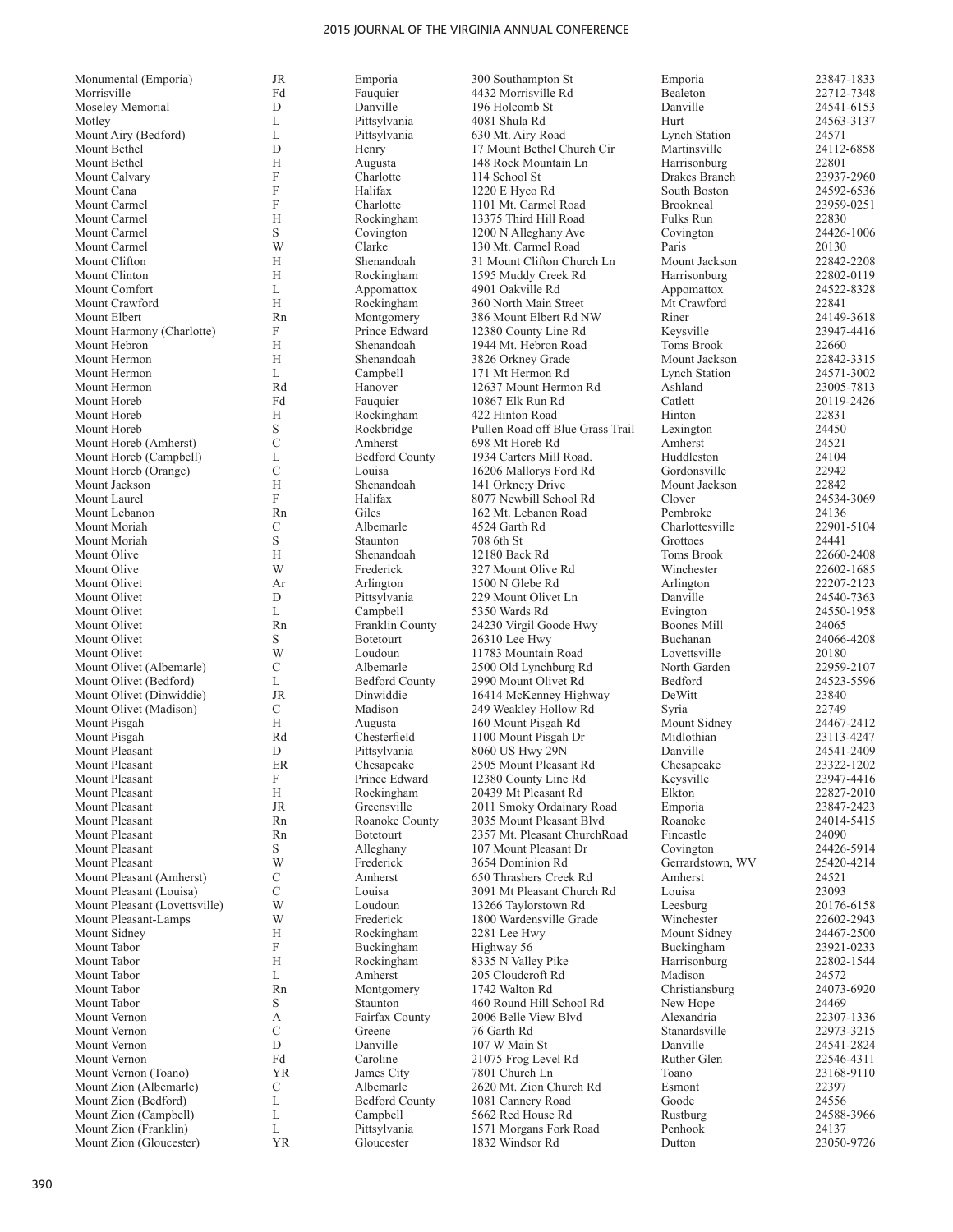Mount Zion (Hamilton) Mount Zion (Leesburg) Mount Zion (Madison) Mount Zion (Mount Solon) Mount Zion (Rockbridge) Mount Zion (Rockingham) Mount Zion (Strasburg) Mount Zion (Woodstock) Mountain Valley Mountain Valley Mountain View Mountain View Mountain View Mountain View Nelson Nettle Ridge New Bethel New Bethel (Campbell) New Bethel (Pittsylvania) New Castle 24127 Rn Craig 364 Main Street New Castle 24127 New Creation ER Chesapeake 4320 Bruce Rd Chesapeake 23321-4205 New Faith New Hope New Hope<br>New Hope New Hope<br>New Hope New Hope (Bedford) New Hope (Campbell) New Hope (Patrick)<br>New Life New Life **Rd** Resterfield 900 Old Hundred Rd Midlothian 23114-7407 New Light New Mission New Ridgeway<br>New Song New Song Rd Hanover 7450 Colts Neck Rd Mechanicsville 23111-4234 New Town YR James City 5209 Monticello Ave Williamsburg 23188-8213 Newport-Mt. Olivet Rn Giles Rt. 311 Blue Grass Trail Newport 24128<br>Newsoms R Southampton 29189 South Main St Newsoms 23874 Newville JR Prince George 9010 Hines Rd Disputanta 23842-8551 Nicopolis Nimmo ER Virginia Beach 2200 Princess Anne Rd Virginia Beach 23456-3536 Nokesville<br>Norfolk Norfolk ER Norfolk 1520 Halstead Ave Norfolk 23502-1709 Northview **Rn** Roanoke County 521 Ridgecrest Dr Roanoke 24019-6272 Norview **ER** Norfolk 1112 Norview Ave Norfolk 23513-3443 Oak Grove Oak Grove<br>Oak Grove Oak Grove<br>Oak Grove Oak Grove (Dinwiddie) JR Dinwiddie 12715 Acorn Dr Petersburg 23805-9682<br>
Oak Grove (Surry) JR Surry 91 Chapel Bottom Rd Surry 23883-2611 Oak Hill Oak Level Oak Shade Oakland<br>Oakland Oakland Fd Richmond County 4530 Oakland Rd Farnham 22460-2407 Oakland<br>Oaklette Oaklette ER Chesapeake 520 Oaklette Dr Chesapeake 23325-2821 Oakton Ar Fairfax County 2951 Chain Bridge Rd Oakton 22124-3022 Oakwood Ocean View Ocran JR Dinwiddie 20221 Cox Rd Sutherland 23885-9455 Old Bethel Old Bridge Old Church YR Middlesex 25614 The Trail Mattaponi 23110 Olive Branch (Brunswick) Mark (Schwarzester 11408 Salem Church Rd Gloucester 23061-2748<br>
Olive Branch (Brunswick) F Brunswick 4141 Gasburg Road Gasburg 23857-2008 Olive Branch (Brunswick) Olive Branch (Halifax) Olive Branch (Prince Edward) Onley Orlean Otterbein Chapel **Otterbein Otterville** Ottobine

W Loudoun 250 W Virginia Ave Hamilton 20158-9728<br>W Loudoun 12 North St NE Leesburg 20176-2212 W Loudoun 12 North St NE Leesburg 20176-2212 C 12730<br>
H Augusta 1992 Bunker Hill Rd Mount Solon 22843-3300 H Augusta 792 Bunker Hill Rd Mount Solon 22843-3300<br>S Rockbridge 3854 Forge Rd Glasgow 24555-2268 S Rockbridge 3854 Forge Rd Glasgow 24555<br>
H Rockingham 2885 Bloomer Springs Road Elkton 22827 H Rockingham 2885 Bloomer Springs Road Elkton 22827 22827<br>
H Shenandoah 339 W Oueen St Strasburg 22657-2225 H Shenandoah 339 W Queen St Strasburg 22657-2225<br>
H Shenandoah 158 N Church St Woodstock 22664-1713 H Shenandoah 158 N Church St Woodstock 22664-1713<br>
H Rockingham 11529 Mountain Valley Rd Harrisonburg 22802-1745 H Rockingham 11529 Mountain Valley Rd Harrisonburg 22802<br>S Alleghany 4905 Rich Patch Rd Covington 24426 S Alleghany 4905 Rich Patch Rd Covington 24426<br>C Greene 11985 Spotswood Tr Ruckersville 22968 C Greene 11985 Spotswood Tr Ruckersville 22968<br>
D Patrick 3639 Mountain View Rd Meadows of Dan 24120-3678 D Patrick 3639 Mountain View Rd Meadows of Dan 24120-3678<br>
L Bedford County 1077 Viewpoint Lane Forest 24551-0543 L Bedford County 1077 Viewpoint Lane Forest 24551-0543<br>W Frederick 148 Richard Ln Star Tannery 22654-1925 W Frederick 148 Richard Ln Star Tannery 22654-1925<br>C Nelson 5239 Thomas Nelson Hwy Arrington 22922-2624 C Nelson 5239 Thomas Nelson Hwy Arrington 22922-2624<br>D Patrick 70 Nettle Ridge Loop Stuart 24171-2650 D Patrick 70 Nettle Ridge Loop Stuart 2011 Stuart 2014 1899 Rolling Rd C Fluvanna 1899 Rolling Rd Scottsville 24590-4250<br>
L Campbell 5854 Nowling Mill Rd Rustburg 24588-3966 L Campbell 5854 Nowlins Mill Rd<br>
24588-3966 L Pittsylvania 7061 Dews Rd Hurt 24563-3261 L Pittsylvania 7061 Dews Rd Hurt 24563<br>
Rn Craig 364 Main Street New Castle 24127 C 1999-2239 Nelson 6731 Rockfish River Rd Schuyler 22969-2239<br>
D Franklin 3901 Old Forge Rd Rocky Mount 24151-4744 D Franklin 3901 Old Forge Rd Rocky Mount 24151-474451<br>F Charlotte 6101 Scuffletown Rd. Randolph 23962 F Charlotte 6101 Scuffletown Rd. Randolph 23962<br>Fredericksburg 22405-3400<br>Tredericksburg 22405-3400 Fd Stafford 164 New Hope Church Rd Fredericksburg 22405<br>
H Augusta 55 Round Hill School Road New Hope 24469 H Augusta 55 Round Hill School Road New Hope 24469<br>
1991 - Cloucester 2466 Lewis B Puller Mem Hwy Saluda 23149-4003 New Coloucester 2466 Lewis B Puller Mem Hwy Saluda 23149-4003<br>
L Bedford County 12679 Dickerson Mill Road Bedford 24523-2413 12679 Dickerson Mill Road L Campbell 2819 Browns Mill Rd Gretna 24557-0441<br>
D Patrick 1863 Clark House Farm Rd Stuart 24171-2988 D Patrick 1863 Clark House Farm Rd Stuart 24171-2988<br>Rd Chesterfield 900 Old Hundred Rd Midlothian 23114-7407 A Fairfax County 7901 Heritage Dr Annandale 22003-5201<br>
E Northampton 8240 Treherneville Dr Birdsnest 23307-1604 Northampton 8240 Treherneville Dr<br>Pittsylvania 1645 Ridgeway Road L Pittsylvania 1645 Ridgeway Road Pittsville 24139<br>
Rd Hanover 7450 Colts Neck Rd Mechanicsville 23111-4234 29189 South Main St L Bedford County 1158 Nicopolis Drive. Bedford 24523<br>ER Virginia Beach 2200 Princess Anne Rd Virginia Beach 23456-3536 A Prince William 12550 Aden Rd<br>
RR Norfolk 1520 Halstead Ave Norfolk 23502-1709 C Madison 1109 Aylor Rd Madison 22727-3919 E Accomack 30053 Seaside Rd. Melfa 23410<br>
ER Chesapeake 472 Battlefield Blvd N Chesapeake 23320-3986 ER Chesapeake 472 Battlefield Blvd N<br>
H Page 2279 Fleeburg Rd Shenandoah 22849-4307 H Page 2279 Fleeburg Rd Shenandoah 22849-4307<br>
1928 - YR Isle of Wight 24081 Sugar Hill Rd Carrollton 23314-2617 Parries and Sugar Hill Rd Carrollton 23314-2617<br>
On Dinwiddie 12715 Acorn Dr 23805-9682 OR Surry 91 Chapel Bottom Rd<br>
Surry 23883-2611<br>
S Waynesboro 1862 Lyndhurst Rd Waynesboro 22980-5223 S Waynesboro 1862 Lyndhurst Rd Waynesboro 22980-5223<br>
H Shenandoah 1809 Camp Roosevelt Rd Fort Valley 22652-3134 H Shenandoah 1809 Camp Roosevelt Rd Fort Valley 22652<br>C Culpener 9906 Rixevville Rd Rixevville 22701 C Culpeper 9906 Rixeyville Rd Rixeyville 22701<br>
D Pittsylvania 184 Snakepath Rd Blairs 24527-3799 D Pittsylvania 184 Snakepath Rd Blairs 24527-3799 L Bedford County 2465 Goode Station Rd Goode 24556-2279<br>ER Chesapeake 520 Oaklette Dr Chesapeake 23325-2821 F Cumberland 1291 Columbia Rd Columbia 23038-2812<br>E Accomack 31 Main St Wachapreague 23480-0000 E Accomack 31 Main St Wachapreague 23480-0000<br>
IR Dinwiddie 20221 Cox Rd Sutherland 23885-9455 W Frederick 560 Old Bethel Church Rd Winchester 22603-4045<br>
A Prince William 3966 Old Bridge Rd Woodbridge 22192-5006 A Prince William 3966 Old Bridge Rd<br>
YR Middlesex 25614 The Trail F Brunswick 4141 Gasburg Road Gasburg 23857-2008<br>F Halifax 4020 Philpott Rd South Boston 24592-6608 F Halifax 4020 Philpott Rd South Boston 24592-6608<br>F Prince Edward 81 Olive Branch Rd Prospect 23960-8024 F Prince Edward 81 Olive Branch Rd Prospect 23960-8024<br>Fd Spotsvlvania 7676 Stubbs Bridge Rd Spotsvlvania 22553-5707 Polivet Fd Spotsylvania  $\frac{7676 \text{ Stubbs Bridge Rd}}{25642 \text{ E Main St}}$  Spotsylvania 22553-5707<br>E Accomack 25642 E Main St Onley 23418-2932 25642 E Main St Onley<br>
7029 Leeds Manor Rd Marshall A Fauquier 7029 Leeds Manor Rd Marshall 20115-2227<br>
H Shenandoah 8514 S Middle Rd Mount Jackson 22842-2835 H Shenandoah 8514 S Middle Rd<br>
H Shenandoah 8514 S Middle Rd<br>
H Harrisonburg 176 W Market St Harrisonburg 22801-3711 H Harrisonburg 176 W Market St Harrisonburg 22801-3711 L Bedford County 6524 Big Island Hwy Bedford 24523-6255<br>
H Rockingham 4446 Briery Branch Rd Dayton 22821-3154 4446 Briery Branch Rd Dayton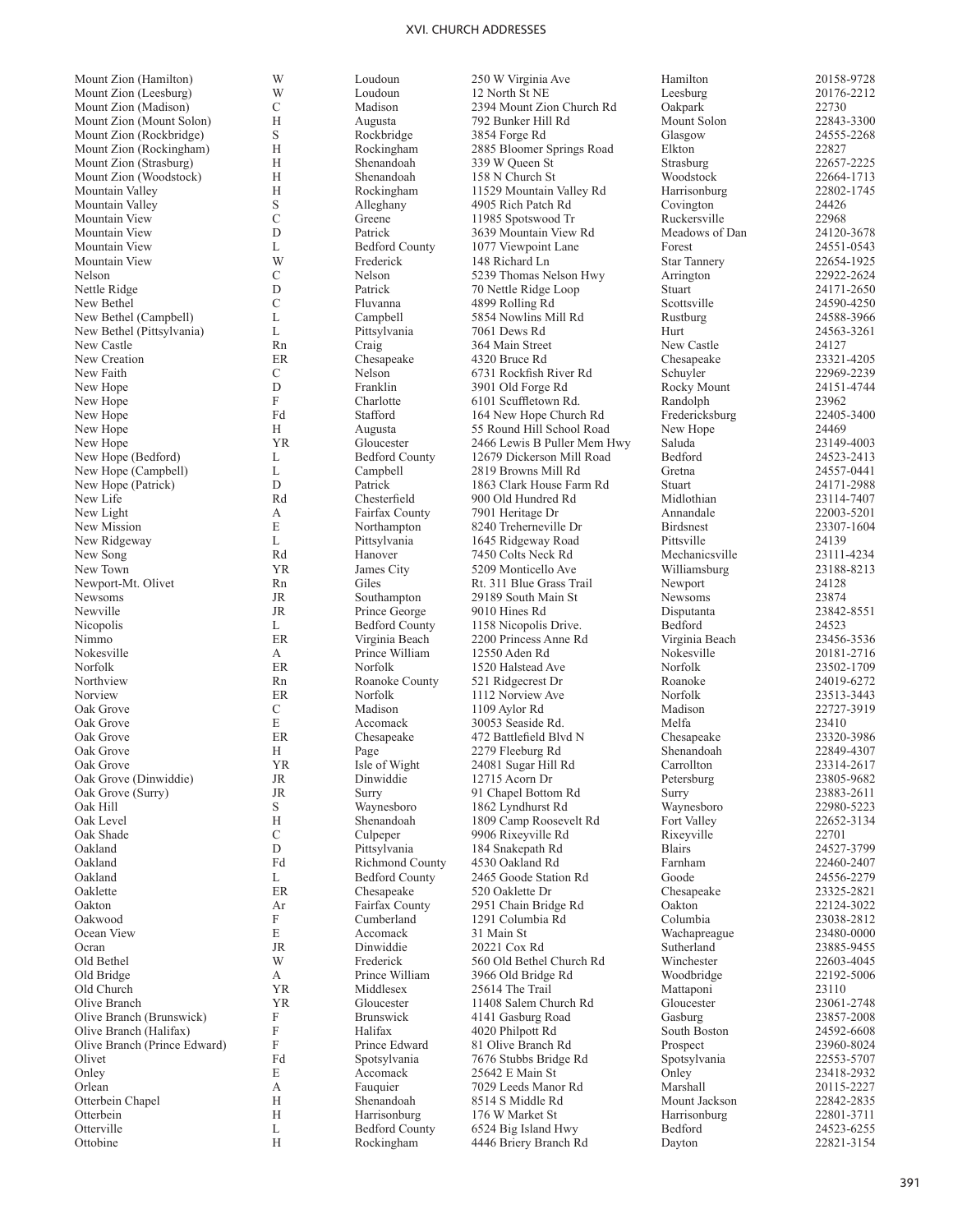| Oxford                    | <b>JR</b>                 | Suffolk               | 601 W Washington St                    | Suffolk              | 23434-5756 |
|---------------------------|---------------------------|-----------------------|----------------------------------------|----------------------|------------|
| Oylers Chapel             | D                         | Franklin              | 2500 Hardy Rd                          | Hardy                | 24101-4302 |
| Page                      | H                         | Page                  | 1062 Springfield Rd                    | Luray                | 22835-3701 |
| Painter-Garrison's        | E                         | Accomack              | 17310 Main St                          | Painter              | 23420-2608 |
| Palmyra                   | $\overline{C}$            | Fluvanna              | 258 Main Street                        | Palmyra              | 22963      |
|                           | F                         |                       |                                        |                      |            |
| Pamplin                   |                           | Appomattox            | 267 Church St                          | Pamplin              | 23958-0327 |
| Pamunkey                  | <b>YR</b>                 | New Kent              | Route 249 & Paumunkey Church Rd Lanexa |                      | 23089      |
| Park Place                | ER                        | Norfolk               | 500 W 34th St                          | Norfolk              | 23508-3140 |
| Park                      | Rn                        | Montgomery            | 306 Park St                            | Christiansburg       | 24073-3149 |
| Park View                 | ER                        | Portsmouth            | 1131 Crawford Pkwy                     | Portsmouth           | 23704-2217 |
| Parkview                  | YR                        | Newport News          | 912 Briarfield Rd                      | Newport News         | 23605-2404 |
|                           |                           |                       |                                        |                      |            |
| Parnassus                 | H                         | Augusta               | 42 Clark Ln                            | Parnassus            | 22801-3536 |
| Parrish Chapel            | Rn                        | <b>Bedford County</b> | 10000 Stewartsville Rd                 | Vinton               | 24179-5226 |
| Parrish Court             | S                         | Covington             | 2343 S Carpenter Dr                    | Covington            | 24426-2618 |
| Patmos                    | L                         | <b>Bedford County</b> | 1405 Patmos Road                       | Moneta               | 24121-4445 |
| Payne Memorial            | $\boldsymbol{\mathrm{F}}$ | Cumberland            | 1 Stoney Point Rd                      | Cumberland           | 23040-2600 |
| Payneton                  | L                         | Pittsylvania          | 168 Russell Springs Dr                 | Lynchburg            | 24501-7283 |
|                           | Fd                        |                       |                                        |                      |            |
| Peace                     |                           | Spotsylvania          | 801 Maple Grove Dr                     | Fredericksburg       | 22407-6826 |
| Peakland                  | L                         | Lynchburg             | 4434 Boonsboro Rd                      | Lynchburg            | 24503-2336 |
| Pelhams                   | $\rm JR$                  | <b>Brunswick</b>      | 7665 Bellfield Road                    | Emporia              | 23847-1931 |
| Pender                    | Ar                        | Fairfax County        | 12401 Alder Woods Dr                   | Fairfax              | 22033-2477 |
| Penhook                   | D                         | Franklin              | 29 Morgans Fork Rd                     | Penhook              | 24137-1111 |
| People United in Christ   | S                         | Buena Vista           | 2455 Sycamore Ave                      | Buena Vista          | 24416-3033 |
|                           |                           |                       |                                        |                      |            |
| Persinger Memorial        | S                         | Alleghany             | 3707 Llama Dr                          | Covington            | 24426-6809 |
| Persons                   | <b>JR</b>                 | Southampton           | 27642 Old Church Road                  | Drewryville          | 23844-2023 |
| Phenix                    | F                         | Charlotte             | 225 Charlotte St.                      | Phenix               | 23959-0251 |
| Philadelphia              | JR                        | <b>Brunswick</b>      | 6072 Triplett Road                     | Lawrenceville        | 23868-4303 |
| Phoebus                   | YR                        | Hampton               | 300 E Mellen St                        | Hampton              | 23663-1863 |
| Pierce Chapel             | Rn                        | Craig                 | 80 Timber Rdg                          | Fincastle            | 24090-4607 |
|                           |                           |                       |                                        |                      |            |
| Pine Grove                | W                         | Frederick             | 2833 Green Spring Rd                   | Winchester           | 22603-2138 |
| Piney Ridge               | $\boldsymbol{\mathrm{F}}$ | Appomattox            | 1551 Piney Ridge Rd                    | Pamplin              | 23958-0327 |
| Pinnell                   | S                         | Alleghany             | 205 Summit Dr                          | Covington            | 24426-7237 |
| Pittsville                | E                         | Accomack              | 4550 Holland Rd                        | New Church           | 23415-3210 |
| Plantersville             | F                         | Lunenburg             | 111 Oak Hill Rd                        | Drakes Branch        | 23937-2612 |
| <b>Pleasant Grove</b>     | D                         | Henry                 | 1000 Snow Creek Road                   | Martinsville         | 24112-8313 |
|                           |                           |                       |                                        |                      |            |
| <b>Pleasant Grove</b>     | $\rm JR$                  | <b>Brunswick</b>      | 2033 Greens Chapel Rd                  | <b>Brodnax</b>       | 23920-2201 |
| Pleasant Hill             | D                         | Franklin              | 2717 Ruritan Road                      | Rocky Mount          | 24151-5137 |
| Pleasant Valley           | Ar                        | Loudoun               | 43987 John Mosby Hwy                   | Chantilly            | 20152-1363 |
| Pleasant Valley           | W                         | Frederick             | 1619 Cedar Grove Rd                    | Winchester           | 22603-3022 |
| <b>Pleasant View</b>      | S.                        | Waynesboro            | 312 Port Republic Rd                   | Waynesboro           | 22980-3812 |
| Pocomoke                  | E                         | Accomack              |                                        |                      | 23442-3100 |
|                           |                           |                       | 24406 Saxis Rd                         | Temperanceville      |            |
| Poplar                    | C                         | Amherst               | 255 Sugar Mill Dr                      | Amherst              | 24521-3315 |
| Port Republic             | H                         | Rockingham            | 8575 Water Street                      | Port Republic        | 24471      |
| Portlock                  | ER                        | Chesapeake            | 799 Redstart Ave                       | Chesapeake           | 23324-1835 |
| Powells Grove             | W                         | Loudoun               | 19100 Airmont Road                     | Airmont              | 20141      |
| Powhatan                  | Rd                        | Powhatan              | 2253 Rosson Rd                         | Powhatan             | 23139-5716 |
| Prices Fork               |                           |                       |                                        |                      |            |
|                           | Rn                        | Montgomery            | 4236 Prices Fork Rd                    | Blacksburg           | 24060-1984 |
| Prince of Peace           | А                         | Prince William        | 6299 Token Forest Dr                   | Manassas             | 20112-8805 |
| Princess Anne Plaza       | ER                        | Virginia Beach        | 208 S Plaza Trl                        | Virginia Beach       | 23452-5446 |
| Prospect                  | Rd                        | Hanover               | 2387 Westwood Rd                       | Mechanicsville       | 23111-6261 |
| Prospect (Brunswick)      | $\boldsymbol{\mathrm{F}}$ | Brunswick             | 1974 Ebony Road                        | Ebony                | 23845-2035 |
| Prospect (Prince Edward)  | $\boldsymbol{\mathrm{F}}$ | Prince Edward         | 707 Propsect Rd.                       | Prospect             | 23960-0216 |
| Providence Chapel         | W                         |                       | 27 Providence Ln                       | Bluemont             |            |
|                           |                           | Clarke                |                                        |                      | 20135-5302 |
| Providence                | F                         | Mecklenburg           | 1222 Wilson Rd                         | Forksville           | 23950-1634 |
| Providence                | Fd                        | Essex                 | Corner of Poorhouse Rd (Rt 631)        |                      |            |
|                           |                           |                       | and Providence Rd (Rt 617)             | Millers Tavern       | 23115      |
| Providence                | Fd                        | Westmoreland          | 5417 Stratford Hall Rd                 | Montross             | 22520      |
| Providence (Campbell)     | L                         | Campbell              | 383 English Tavern Rd                  | Rustburg             | 24588-3400 |
|                           | Rd                        | Chesterfield          |                                        | North Chesterfield   | 23236-2649 |
| Providence (Chesterfield) |                           |                       | 901 S Providence Rd                    |                      |            |
| Providence (New Kent)     | Rd                        | New Kent              | 4001 New Kent Hwy                      | Quinton              | 23141-2231 |
| Providence (Patrick)      | D                         | Patrick               | 1021 Providence Dr                     | Patrick Springs      | 24133-3794 |
| Providence (Pittsylvania) | L                         | Pittsylvania          | 5185 Java Rd                           | Java                 | 24565-3913 |
| Providence (Suffolk)      | JR                        | Suffolk               | 3105 Providence Rd                     | Suffolk              | 23434-7219 |
| Providence (Yorktown)     | YR                        | York                  | 113 Old Dare Rd                        | Yorktown             | 23692-2912 |
| Quicksburg                | Н                         | Shenandoah            | 4281 Ridge Road                        | Quicksburg           | 22847      |
|                           |                           |                       |                                        |                      |            |
| Raleigh Court             | Rn                        | Roanoke               | 1706 Grandin Rd SW                     | Roanoke              | 24015-2816 |
| Ramsey Memorial           | Rd                        | Richmond              | 5900 Hull Street Rd                    | Richmond             | 23224-2714 |
| Randolph Street           | S                         | Lexington             | 118 S Randolph St                      | Lexington            | 24450-2329 |
| Rankin                    | S                         | Augusta               | 801 Howardsville Tpke                  | <b>Stuarts Draft</b> | 24477-2814 |
| Rectortown                | W                         | Fauquier              | 4082 Rectortown Rd                     | Marshall             | 20115-3241 |
| Red Valley                | D                         | Franklin              | 30 Red Valley Rd                       | Boones Mill          | 24065-4648 |
| Redland                   | W                         | Frederick             |                                        | Cross Junction       | 22625-2335 |
|                           |                           |                       | 6540 N Frederick Pike                  |                      |            |
| Redwood                   | D                         | Franklin              | 3001 Old Franklin Tpke                 | Rocky Mount          | 24151-5684 |
| Refuge                    | W                         | Frederick             | 717 Refuge Church Rd                   | <b>Stephens City</b> | 22655-5628 |
| Regester Chapel           | Fd                        | Stafford              | 85 Bells Hill Rd                       | Stafford             | 22554-5015 |
| Rehobeth                  | W                         | Loudoun               | 14085 Rehobeth Church Rd               | Lovettsville         | 20180-3215 |
| Rehoboth                  | D                         | Franklin              | 1447 Wirtz Rd                          | Wirtz                | 24184-4450 |
|                           |                           |                       |                                        |                      |            |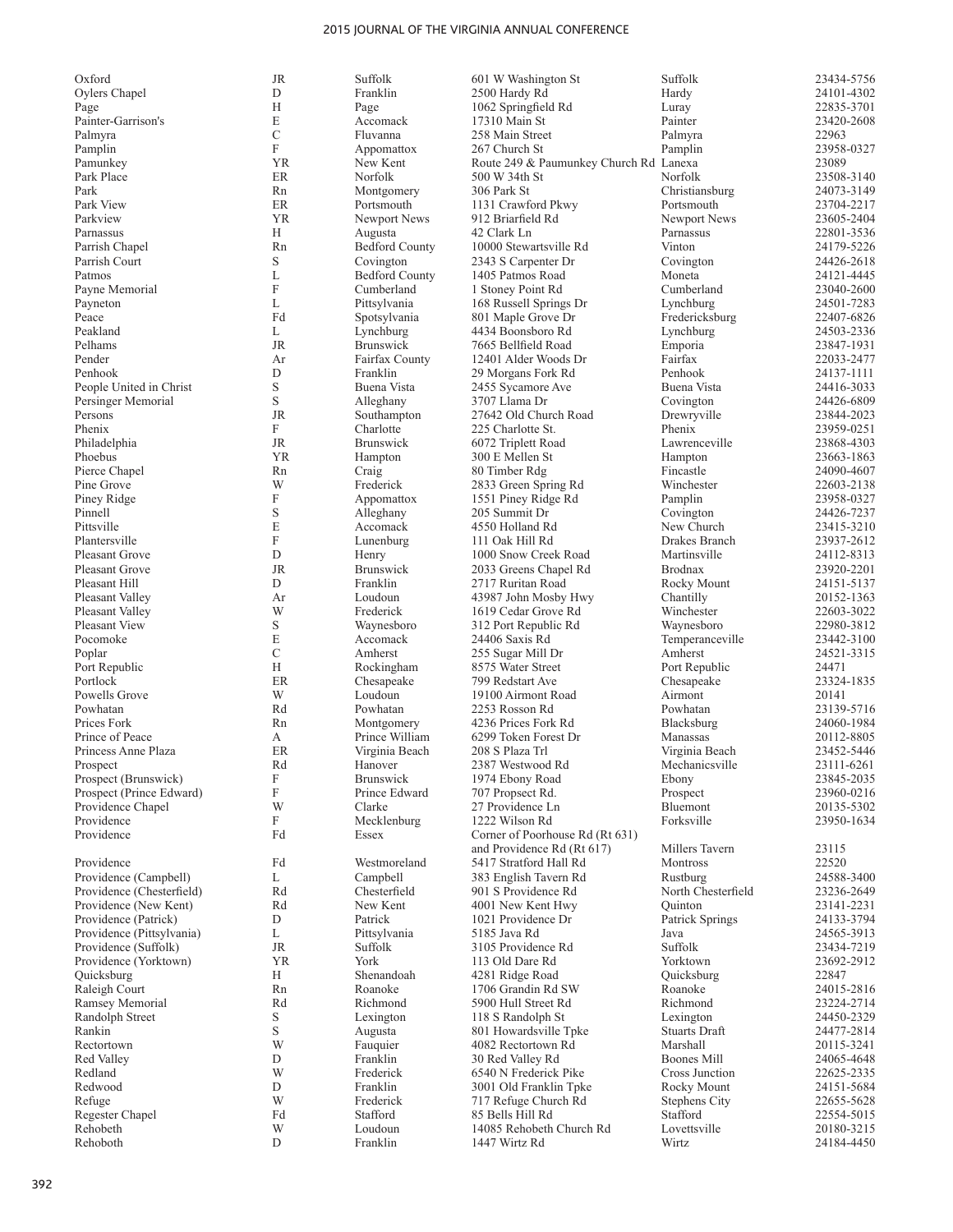| Rehoboth (Boydton)                                                 | F                         | Mecklenburg                  | 3577 Phillis Rd                           | Boydton                              | 23917-3736               |
|--------------------------------------------------------------------|---------------------------|------------------------------|-------------------------------------------|--------------------------------------|--------------------------|
| Rehoboth (Caroline)                                                | Fd                        | Caroline                     | 18580 Partlow Rd                          | Chilesburg                           | 22534                    |
| Rehoboth (Mecklenburg)                                             | F                         | Mecklenburg                  | 1919 Blackridge Road                      | La Crosse                            | 23950-2102               |
| Rehoboth (Northumberland)                                          | Fd                        | Northumberland               | 321 Irvington Rd                          | Kilmarnock                           | 22482-9533               |
| Reliance                                                           | W                         | Warren                       | 1571 Reliance Rd                          | Reliance                             | 22649-2109               |
| Relief                                                             | W                         | Frederick                    | 5275 Middle Rd                            | Winchester                           | 22602-2788               |
| Remington                                                          | Fd                        | Fauquier                     | 150 W Bowen St                            | Remington                            | 22734-9622               |
| Republican Grove                                                   | L                         | Pittsylvania                 | 12512 E Gretna Rd                         | Gretna                               | 24557-4803               |
| Rest                                                               | W                         | Frederick                    | 4713 Martinsburg Pike                     | Clear Brook                          | 22624-1408               |
| Restoration                                                        | $\mathbf C$               | Albemarle                    | 1835 Steeplechase Run                     | Charlottesville                      | 22911-7559               |
| Resurrection                                                       | ER                        | Virginia Beach               | 1322 Centerville Tpke N                   | Chesapeake                           | 23320-3028               |
| Reveille                                                           | Rd                        | Richmond                     | 4200 Cary Street Rd                       | Richmond                             | 23221-2526               |
| Richardsville                                                      | $\mathcal{C}$             | Culpeper                     | 29235 Richards Ferry Rd                   | Richardsville                        | 22736                    |
| Ridgeway                                                           | D                         | Henry                        | 160 Church St                             | Ridgeway                             | 24148-0078               |
| Ridings Chapel                                                     | W                         | Warren                       | 1635 Salem Church Rd                      | Stephens City                        | 22655-5647               |
| RISE                                                               | Н                         | Harrisonburg City            | 690 S Mason St                            | Harrisonburg                         | 22801-3212               |
| Rising Hope                                                        | А                         | Fairfax County               | 8220 Russell Rd                           | Alexandria                           | 22309-8218               |
| River Road                                                         | Rd                        | Henrico                      | 8800 River Rd                             | Richmond                             | 23229-7802               |
| Riverside                                                          | Н                         | Rockingham                   | 16174 Brocks Gap Road                     | Fulks Run                            | 22830                    |
| Riverton                                                           | W                         | Warren                       | 55 E Strasburg Rd                         | Front Royal                          | 22630-4600               |
| Riverview                                                          | E                         | Accomack                     | 21383 Southside Rd                        | Onancock                             | 23417-2654               |
| Riverview                                                          | <b>YR</b>                 | Isle of Wight                | 19696 Smith's Neck Road                   | Rescue                               | 23424-9998               |
| Roberts Memorial                                                   | А                         | Alexandria                   | 606A S Washington St                      | Alexandria                           | 22314-4110               |
| Rock Spring                                                        | $\mathcal{C}$             | Nelson                       | 1655 Rock Spring Rd                       | Faber                                | 22938-2766               |
| Rock Springs                                                       | D                         | Pittsylvania                 | 2445 Rocksprings Rd                       | Ringgold                             | 24586-5615               |
| Rock                                                               | ${\bf F}$                 | <b>Brunswick</b>             | 75 Rock Church Road                       | Lawrenceville                        | 23868-4303               |
| Rockingham Court                                                   | Rn                        | Roanoke County               | 4615 Bryan Rd                             | Roanoke                              | 24014-6705               |
| Rocky Hill                                                         | F                         | Nottoway                     | 709 S Main St                             | Blackstone                           | 23824-2605               |
| Rocky Hock (Surry)                                                 | JR                        | <b>Sussex</b>                | 2745 White Marsh Rd                       | Wakefield                            | 23888                    |
| Rocky Mount                                                        | D                         | Franklin                     | 35 N Main St                              | Rocky Mount                          | 24151-1504               |
| Rocky Mount                                                        | F                         | Buckingham                   | 236 Rocky Mountain Rd                     | Dillwyn                              | 23936-2642               |
| Rocky Run                                                          | <b>JR</b>                 | Dinwiddie                    | 14925 Glebe Rd                            | Dewitt                               | 23840-2407               |
| Rodes                                                              | C<br>$\mathcal{C}$        | Nelson                       | 286 Avon Rd                               | Afton                                | 22920-3109               |
| Rose Park                                                          | D                         | Madison                      | 318 Shelby Rd                             | Madison                              | 22748                    |
| Ross Harbour                                                       | W                         | Patrick                      | 6260 Elamsville Rd                        | Stuart                               | 24171-3266               |
| Roszell Chapel                                                     |                           | Loudoun                      | 37141 Snickersville Turnpike              | Philomont                            | 20131                    |
| Round Hill (Frederick)                                             | W                         | Frederick                    | 2993 Northwestern Pike                    | Winchester                           | 22603-3824               |
| Round Hill (Loudoun)                                               | W                         | Loudoun                      | 11 W Loudoun St                           | Round Hill                           | 20141-2430               |
| Rouzies Chapel                                                     | Rd                        | Hanover                      | 21089 Green Bay Rd                        | Beaverdam                            | 23015-1103               |
| Rustburg                                                           | L                         | Campbell                     | 664 Village Hwy                           | Rustburg                             | 24588-4374               |
| Saint Andrew                                                       | L                         | Pittsylvania                 | 10164 E Gretna Rd                         | Gretna                               | 24557-4842               |
| Saint Andrew's                                                     | А                         | Alexandria                   | 845 N Howard St                           | Alexandria                           | 22304-5456               |
| Saint Andrew's                                                     | Rd                        | Henrico                      | 9801 Fort King Rd                         | Richmond                             | 23229-3843               |
| Saint Andrew's (Portsmouth)                                        | ER                        | Portsmouth                   | 5615 Portsmouth Blvd                      | Portsmouth                           | 23701-1834               |
| Saint Andrew's (Virginia Beach)                                    | ER                        | Virginia Beach               | 717 Tucson Rd                             | Virginia Beach                       | 23462-6406               |
| Saint George's                                                     | А                         | Fairfax County               | 4910 Ox Rd                                | Fairfax                              | 22030-4513               |
| Saint James                                                        | А<br>S                    | Alexandria                   | 5000 Echols Ave                           | Alexandria                           | 22311-1206               |
| Saint James                                                        |                           | Augusta                      | 3777 Churchville Ave                      | Churchville                          | 24421-2500               |
| Saint James                                                        | <b>YR</b><br>D            | Hampton                      | 1533 W Queen St                           | Hampton                              | 23669-3665               |
| Saint James (Ferrum)                                               |                           | Franklin<br>Rockingham       | 9625 Franklin Street                      | Ferrum                               | 24088                    |
| Saint James (Pleasant Valley)<br>Saint James-Beulah Retreat Center | Н                         | Amherst                      | 1525 Cecil Wampler Road<br>205 Swan Ln    | Pleasant Valley                      | 22848                    |
| Saint John's                                                       | L<br>А                    | Fairfax County               | 5312 Backlick Rd                          | Forest<br>Springfield                | 24551-2650<br>22151-3313 |
| Saint John's                                                       | D                         | Pittsylvania                 | 1452 Stony Mill Rd                        | Danville                             | 24540-6910               |
| Saint John's                                                       | ER                        | Norfolk                      | 2709 Greendale Ave                        | Norfolk                              | 23518-4604               |
| Saint John's                                                       | F                         | Nottoway                     | 17502 Namozine Road                       | Amelia                               | 23002                    |
| Saint John's                                                       | Н                         | Shenandoah                   | 116 S High St                             | Edinburg                             | 22824-3083               |
| Saint John's                                                       | $\mathbf S$               | Buena Vista                  | 351 E 21st St                             | Buena Vista                          | 24416-2717               |
| Saint John's (Atlantic)                                            | E                         | Accomack                     | 10352 Atlantic Rd                         | Atlantic                             | 23303-2105               |
|                                                                    | $\mathbf S$               | Staunton                     |                                           | Staunton                             | 24401-2429               |
| Saint John's (Staunton)                                            |                           | Fairfax County               | 1716 N Augusta St<br>7628 Leesburg Pike   | <b>Falls Church</b>                  | 22043-2004               |
| Saint Luke's                                                       | Ar<br>D                   | Danville                     |                                           | Danville                             |                          |
| Saint Luke's                                                       | ER                        | Virginia Beach               | 3090 N Main St<br>3396 Stoneshore Rd      |                                      | 24540-1741<br>23452-4848 |
| Saint Luke's                                                       | Rd                        | Chesterfield                 | 4101 Fordham Rd                           | Virginia Beach<br>North Chesterfield |                          |
| Saint Luke's                                                       | <b>YR</b>                 | York                         |                                           | Yorktown                             | 23236-1135               |
| Saint Luke's                                                       |                           |                              | 300 Ella Taylor Rd                        |                                      | 23692-3236               |
| Saint Mark<br>Saint Mark's                                         | ER<br>А                   | Portsmouth<br>Prince William | 4320 Twin Pines Rd<br>7803 Well St        | Portsmouth<br>Manassas               | 23703-1635               |
|                                                                    | Ar                        |                              |                                           |                                      | 20111-2103               |
| Saint Mark's<br>Saint Mark's                                       | E                         | Arlington<br>Accomack        | 2425 N Glebe Rd                           | Arlington<br>New Church              | 22207-3535<br>23415-4026 |
|                                                                    | $\boldsymbol{\mathrm{F}}$ |                              | 3578 Davis Rd                             | Crewe                                |                          |
| Saint Mark's<br>Saint Mark's                                       | <b>JR</b>                 | Nottoway                     | 2587 Snead Spring Rd.<br>225 Claremont St |                                      | 23930-4104               |
|                                                                    | Rd                        | Petersburg<br>Chesterfield   |                                           | Petersburg<br>Midlothian             | 23805-1413               |
| Saint Mark's<br>Saint Mark's                                       | Rn                        | Botetourt                    | 11551 Lucks Ln                            | Daleville                            | 23114-1220<br>24083-3072 |
| Saint Mark's                                                       | S                         | Waynesboro                   | 19 Cedar Ridge Dr                         |                                      | 22980-1723               |
| Saint Mark's                                                       | W                         | Fauquier                     | 2316 W Main St<br>6516 Main St            | Waynesboro<br>The Plains             | 20198-2236               |
|                                                                    | <b>YR</b>                 |                              |                                           |                                      |                          |
| Saint Mark's                                                       |                           | Hampton                      | 99 E Mercury Blvd                         | Hampton                              | 23669-2970               |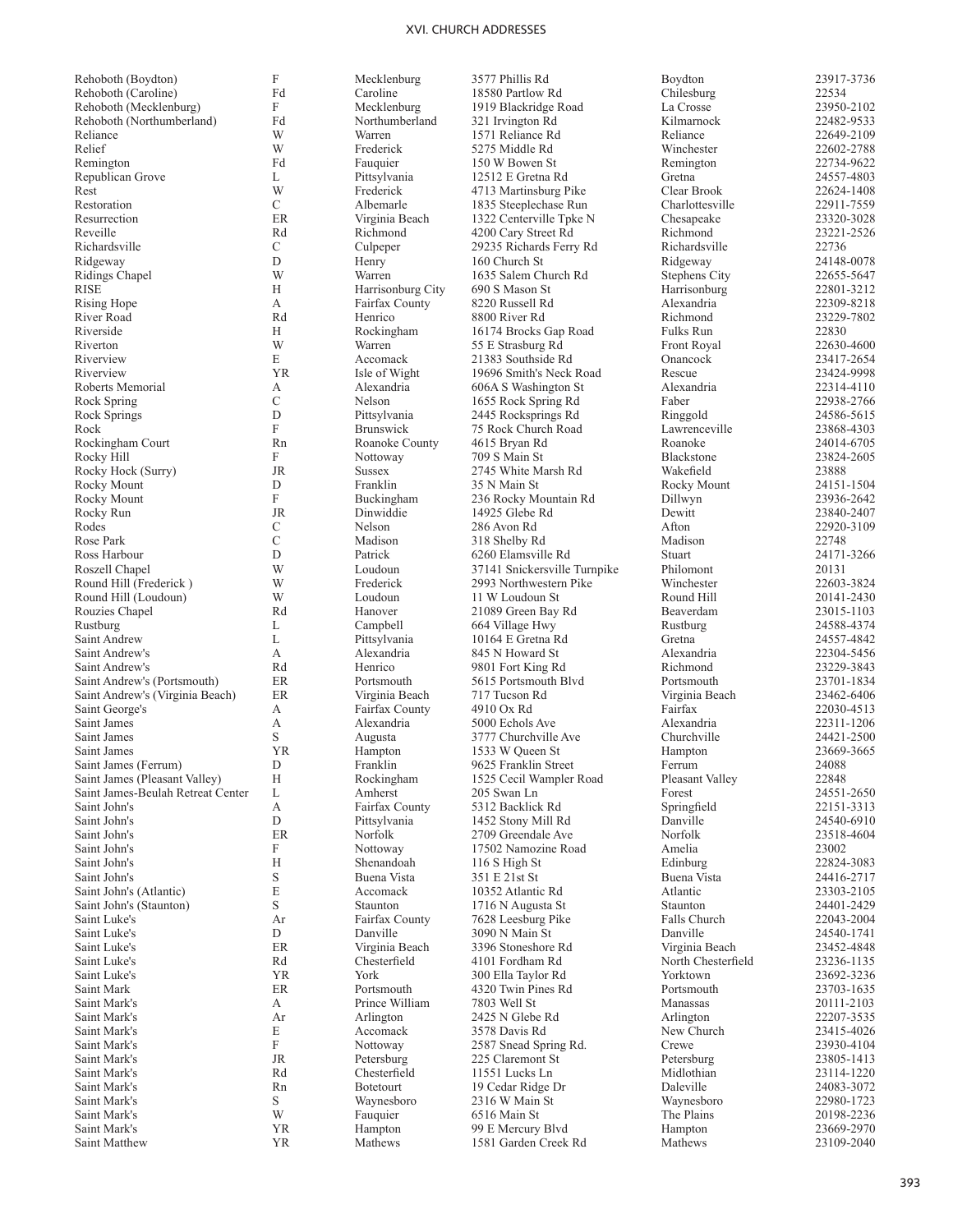Saint Matthew's<br>Saint Matthew's Saint Matthew's 
Saint Matthew's 
Rd Goochland
I 706 St Matthews Ln
Baint Matthias

Rachus Carl Stafford

Rachus Carl Stafford

Rachus Carl Stafford

Rachus Carl Stafford

Rachus Carl Stafford

Rachus Carl Stafford

Ra Saint Matthias Fd Stafford 426 Deacon Rd Fredericksburg 22405-1718 Saint Paul<br>Saint Paul Saint Paul Fd Caroline 25187 Signboard Rd Ruther Glen 22546-3700<br>
Saint Paul Rn Roanoke 502 Gilmer Ave NW Roanoke 24016-1715 Saint Paul 1983 (Saint Paul 1994)<br>
Saint Paul (Christiansburg) 1991 Nontgomery 2008 Main St 2008 (Susan 23163-2110<br>
220 W Main St 20073-2946 Saint Paul (Christiansburg) Rn Montgomery 220 W Main St Christiansburg 24073-2946<br>
Saint Paul (Rockingham) H Harrisonburg 1251 Samuels Rd Elkton 22827-2777 Saint Paul (Rockingham)<br>Saint Paul's Saint Paul's Saint Paul's (Craigsville) Saint Peter's Saint Peter's 23192-2912 Rd Hanover 15599 Mountain Rd Montpelier 23192-2912 Saint Stephen's Saint Thomas Saint Thomas (Manassas) Salem ER Virginia Beach 2057 Salem Rd Virginia Beach 23456-1309 Salem Fd Stafford 74 Brent Point Rd Stafford 22554-2826 Salem (Amelia) Salem (Appomattox) Salem (Bedford) Salem (Buckingham) Salem (Campbell) Salem (Fluvanna)<br>Salem (Gloucester) Salem (Gloucester) 11408 Salem Church Rd<br>Salem (Mathews) 1999 Salem Church Road Mathews 23109-0425 Salem (Mecklenburg) Salem (Orange) Salem (Patrick)<br>Salem (Petersburg) Salem (Prince George) JR Prince George 18901 James River Dr Spring Grove 23881-9020<br>Sandbridge Community Chanel ER Virginia Beach 3041 Sandpiner Rd Virginia Beach 23456-4436 Sandbridge Community Chapel ER Virginia Beach 3041 Sandpiper Rd Virginia Beach 23456-4436<br>Sanford E Accomack 23169 Belinda Rd Sanford 23426-3005 Sanford Sangerville Sardis Sardis Saxis<br>Scott Memorial Scottsburg **Scottsville** Seays Chapel Sebrell JR Southampton 17297 River Rd Courtland 23837-3020 Shackelfords Chapel **1986** Shackelfords Chapel **1986** Shackelfords Chapel **1986** Shady Grove **1986** Shady Grove **1986** Shady Grove **1986** Shady Grove **1986** Shady Grove **1986** South Boston **1986** 24592-6904 Shady Grove<br>Shady Grove Shady Grove (Mechanicsville) Rd Hanover 8209 Shady Grove Rd Mechanicsville 23111-2211<br>Shady Grove (Short Pump) Rd Henrico 4825 Pouncey Tract Rd Glen Allen 23059-5738 Shady Grove (Short Pump) Rd Henrico 4825 Pouncey Tract Rd Glen Allen 23059-5738<br>Sharon JR Sussex 18133 Comans Well Rd Yale 23897-5003 Sharon<br>Shepherds Shepherds Fd King and Queen 1009 Newkirk Dr Richmond 23224-1619 Sherando<br>Sherbourne Sherbourne Rd Chesterfield 2619 Sherbourne Rd North Chesterfield 23237-1118 Shiloh Shiloh Shiloh Rn Botetourt 519 Shiloh Drive Eagle Rock 24085 Shiloh Rn Roanoke County 7509 Newport Rd Catawba 24070-2835 Shiloh (Mecklenburg) Shockeysville Signpost Siloam Silverbrook Singleton YR Gloucester 5869 Ware Neck Rd Gloucester 23061 Skipwith Rd Henrico 2211 Skipwith Rd Richmond 23294-3425 Sleepy Hollow Ar Fairfax County 3435 Sleepy Hollow Rd Falls Church 22044-1006 Smith Memorial<br>Smiths Chapel Smiths Chapel<br>Smiths Grove Smyrna Smyrna Snead Memorial (Wachapreague) South Covington South Hill

Lynchburg 4339 Salem Rd<br>Bedford County 3717 Forbes Mi

A Fairfax County 8617 Little River Tpke Annandale 22003-3604<br>Rd Goochland 1706 St Matthews I.n Richmond 23233-7426 A Prince William 1400 G St Woodbridge 22191-1605 Rn Roanoke 502 Gilmer Ave NW Roanoke 24016-1715<br>Saint Paul Roanoke 24016-1715<br>Sisan 23163-2110 H Harrisonburg 1251 Samuels Rd Elkton 22827-2777<br>ER Chesapeake 437 Providence Rd Chesapeake 23325-4602 ER Chesapeake 437 Providence Rd Chesapeake 23325-4602<br>Staunton 2000 Shutterlee Mill Rd Staunton 24401-1787 S Staunton 2000 Shutterlee Mill Rd<br>S Augusta 31 Craig St S Augusta 31 Craig St Craig sville 24430 H Rockingham 6439 E Point Rd Elkton Elkton 22827-2301<br>
Rd Hanover 15599 Mountain Rd Montpelier 23192-2912 A Fairfax County 9203 Braddock Rd Burke 22015-1613<br>E Accomack St Thomas Rd Parksley 23421-0000 E Accomack St Thomas Rd Parksley 23421-0000 A 120110-4728 Manassas 8899 Sudley Rd<br>
ER 12057 Salem Rd 12057 Summar 20057 Salem Rd 121456-1309 F Amelia 11310 Clementown Rd Amelia Court House 23002-5132<br>L I vnchburg 4339 Salem Rd Concord 24538 L Bedford County 3717 Forbes Mill Rd Bedford 24523-3326<br>
F Buckingham 2160 Ca Ira Rd Dillwyn 23936-9804 F Buckingham 2160 Ca Ira Rd Dillwyn 23936-9804<br>
L Campbell 5216 Colonial Hwy Evington 24550-2324 L Campbell 5216 Colonial Hwy Evington 24550<br>C Fluvanna 850 Salem Church Rd Palmyra 22963 C Fluvanna 850 Salem Church Rd Palmyra 22963<br>11408 Salem Church Rd Gloucester 23061-2748 Salem Church Road Mathews 23109-0425<br>
South Hill 23970-6049<br>
South Hill 23970-6049 F Mecklenburg 3088 Busy Bee Rd South Hill 23970-6049<br>C Orange 28123 Constitution Hwy Rhoadesville 22542-8841 C Orange 28123 Constitution Hwy Rhoadesville 22542-8841<br>D Patrick 159 Salem Church Rd Patrick Springs 24133-3261 D Patrick 159 Salem Church Rd Patrick Springs 24133-3261<br>
R Prince George 19312 Templeton Rd Carson 23830-9409 Salem (Petersburg) JR Prince George 19312 Templeton Rd Carson 23830-9409<br>
Spring Grove 23881-9020<br>
Spring Grove 23881-9020 E Accomack 23169 Belinda Rd Sanford 23426-3005<br>
H Augusta 31 Clark Ln Churchville 24421-2015 H Augusta 31 Clark Ln Churchville 24421-2015 C Amherst 147 Sardis Rd Amherst 24521 F Mecklenburg 3152 Marengo Rd<br>
E Accomack 21037 Saxis Rd Saxis 23427-0000 E Accomack 21037 Saxis Rd Saxis 23427-0000<br>ER Virginia Beach 409 First Colonial Rd Virginia Beach 23454-4606 ER Virginia Beach 409 First Colonial Rd<br>
F Halifax 2220 Scottsburg Rd. Clover 24534-3281 F 19 Halifax 2220 Scottsburg Rd. Clover 24534-3281<br>C 24590-4139 158 E Main St 201500-4139 C Albemarle 158 E Main St Scottsville 24590-4139<br>C Fluvanna 4910 Shore Rd Palmyra 22963-5005 C Fluvanna 4910 Shore Rd<br>
IR Southampton 17297 River Rd Courtland 23837-3020 F 1992-6904<br>France Halifax 8007 E. Hyco Rd. South Boston 24592-6904<br>France Spotsylvania 22551-5303 Fd Spotsylvania 11007 W Catharpin Rd Spotsylvania 22551-5303<br>Rd Hanover 8209 Shady Grove Rd Mechanicsville 23111-2211 Sussex 18133 Comans Well Rd Yale 23897-5003<br>
L Campbell 259 Dogwood St Appomattox 24522-4066 L Campbell 259 Dogwood St Appomattox 24522-4066<br>
Fd King and Queen 1009 Newkirk Dr Richmond 23224-1619 S Augusta 2022 Howardsville Tpke Stuarts Draft 24477-2540<br>Rd Chesterfield 2619 Sherbourne Rd North Chesterfield 23237-1118 Fd Caroline 22410 Mattaponi Trl Milford 22514-2525<br>
H Shenandoah 2594 John Marshall Hwy Strasburg 22657-4306 Shenandoah 2594 John Marshall Hwy Strasburg 22657-4306<br>
Bedford County 202 Whistlewood Ct 2010 Lynchburg 24502-4680 L Bedford County 202 Whistlewood Ct Lynchburg 24502<br>
Rn Botetourt 519 Shiloh Drive Eagle Rock 24085 F Mecklenburg 3088 Busy Bee Rd South Hill 23970-6049<br>Rd Hanover 17420 Shiloh Church Rd Montnelier 23192-2010 Rd Hanover 17420 Shiloh Church Rd<br>W Frederick 139 Holiday Rd W Frederick 139 Holiday Rd Winchester 22603-1565<br>E Accomack 3089 Fleming Rd Sign Post E Accomack 3089 Fleming Rd Sign Post<br>
L Pittsvlvania 168 Russell Springs Dr I vnchburg L Pittsylvania 168 Russell Springs Dr Lynchburg 24501-7283 A Fairfax County 8616 Silverbrook Rd Lorton 22079<br>
The Cloucester 5869 Ware Neck Rd Gloucester 23061 Henry 2703 Daniels Creek Rd Collinsville 24078-1395<br>
Fairfax County 11321 Beach Mill Rd Great Falls 22066-3019 Ar Fairfax County 11321 Beach Mill Rd Great Falls 22066-3019<br>E Accomack 35475 Upshur's Neck Rd Ouinby 23423-0000 E Accomack 35475 Upshur's Neck Rd Quinby 23423-0000<br>
JR Dinwiddie 8301 Smith Grove Ln Petersburg 23803-7553 Smith Grove Ln<br>
Smith Grove Ln<br>
Prince Edward 2377 James Madison Hwy Sheppards 23960 F Prince Edward 3377 James Madison Hwy Sheppards 23960<br>
L Amherst 1003 Matohoe Rd Monroe 24574 L 1003 Matohoe Rd Monroe 24574<br>E Accomack 33016 Seaside Rd Wachapreague 23480-0000 E Accomack 33016 Seaside Rd Wachapreague 23480-0000<br>
IR Suffolk 8610 Whalevyille Blvd Suffolk 23438-9746 Somether Alleghany 1911 State and Suffolk Suffolk 23438-9746<br>
S Alleghany 1911 Skadel Ave Covington 24426-2572 S Alleghany 1911 S Kadel Ave Covington 24426-2572<br>F Mecklenburg 105 Franklin St South Hill 23970-2007

F Mecklenburg 105 Franklin St South Hill 23970-2007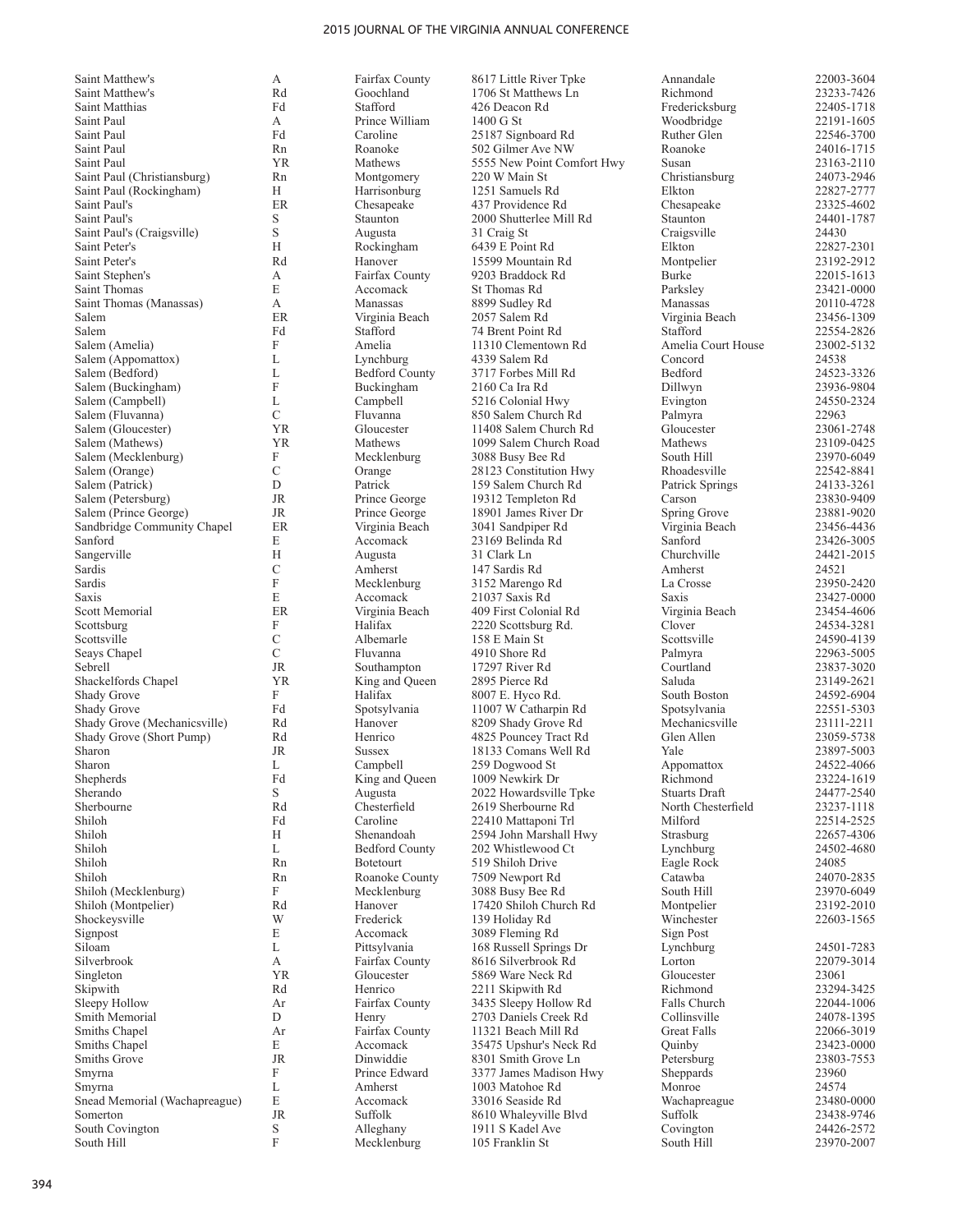| South River              | C           | Greene                 | 1497 South River Rd                       | Stanardsville      | 22973      |
|--------------------------|-------------|------------------------|-------------------------------------------|--------------------|------------|
| South Roanoke            | Rn          | Roanoke                | 2330 Jefferson St SE                      | Roanoke            | 24014-2406 |
| Southall Memorial        | F           | Charlotte              | 6220 Saxkey Rd                            | Saxe               | 23967-5749 |
| Southview                | Rn          | Roanoke                | 3539 Peters Creek Rd NW                   | Roanoke            | 24019-2807 |
| Sperryville              | C           | Rappahannock           | 3731 Sperryville Pike                     | Sperryville        | 22740-2152 |
| Spirit and Life          | А           | Prince William         | 15425 Beachview Dr                        | Montclair          | 22025-1025 |
| Springfield              | А           | Fairfax County         | 7047 Old Keene Mill Rd                    | Springfield        | 22150-2804 |
| Stanardsville            | C           | Greene                 | 25 Court St                               | Stanardsville      | 22973      |
| Stanley                  | H           | Page                   | 162 E Main St                             | Stanley            | 22851-4034 |
| Stanleytown              | D           | Henry                  | 24 Maplewood Ave                          | Stanleytown        | 24168-3025 |
| Starr-Bolar              | $\mathbf S$ | Augusta                | 49 Poor Farm Rd                           | Warm Springs       | 24484-2370 |
| Stephens City            | W           | Frederick              | 5291 Main St                              | Stephens City      | 22655-2633 |
| Sterling                 | Ar          | Loudoun                | 304 E Church Rd                           | Sterling           | 20164-2926 |
| Stokesland               | D           | Danville               | 212 Murphy Cir                            | Danville           | 24541-6130 |
| Stonewall                | Rn          | Floyd                  | 4085 Floyd Hwy N                          | Floyd              | 24091-2905 |
| Stonewall                | S           |                        |                                           | Staunton           | 24401-6063 |
|                          | H           | Augusta<br>Shenandoah  | 145 Parkersburg Tpke                      |                    | 22657-2146 |
| Strasburg                | D           |                        | 114 W Washington St                       | Strasburg          |            |
| Stuart                   |             | Patrick                | 105 E Blue Ridge St                       | Stuart             | 24171-1704 |
| Sudley                   | А           | Prince William         | 5308 Sudley Road                          | Catharpin          | 20143-0096 |
| Sunset Drive (Broadway)  | H           | Rockingham             | 127 S Sunset Dr                           | Broadway           | 22815-9426 |
| Surry                    | <b>JR</b>   | Surry                  | 357 Colonial Trl E                        | Surry              | 23883-2702 |
| Susanna Wesley           | <b>YR</b>   | Gloucester             | 3900 George Washington Hwy                | Ordinary           | 23131      |
| Swain Memorial (Tangier) | E           | Accomack               | 16094 Main Ridge Rd                       | Tangier Island     | 23440-0000 |
| Swansonville             | D           | Pittsylvania           | 16492 Franklin Tpke                       | Dry Fork           | 24549-3638 |
| Sycamore                 | <b>JR</b>   | Prince George          | 9710 Old Stage Rd                         | Prince George      | 23875-2105 |
| Sydenstricker            | А           | Fairfax County         | 8508 Hooes Rd                             | Springfield        | 22153-1703 |
| Tabernacle               | <b>ER</b>   | Virginia Beach         | 1265 Sandbridge Rd                        | Virginia Beach     | 23456-4041 |
| Tabernacle               | F           | Amelia                 | 6100 Tabernacle Church Rd                 | Amelia Court House | 23002-0263 |
| Tabernacle               | Fd          | Spotsylvania           | 7310A Old Plank Rd                        | Fredericksburg     | 22407-8625 |
| Tabernacle               | <b>YR</b>   | New Kent               | 20051 Tabernacle Rd                       | Barhamsville       | 23011-2112 |
| Tabernacle (Poquoson)    | <b>YR</b>   | Poquoson               | 831 Poquoson Ave                          | Poquoson           | 23662-1723 |
| Tappahannock Memorial    | Fd          | Essex                  | 345 Earl St                               | Tappahannock       | 22560      |
| Thalia                   | ER          | Virginia Beach         | 4321 Virginia Beach Blvd                  | Virginia Beach     | 23452-1204 |
| The Gathering            | ER          | Virginia Beach City    | 5516 Virginia Beach Blvd                  | Virginia Beach     | 23462-5629 |
| The Vine                 | Ar          | Fairfax County         | 2501 Gallows Rd                           | Dunn Loring        | 22027-1311 |
| Thomas Chapel            | F           | Cumberland             | 1313 Cartersville Rd                      | Cartersville       | 23027-9626 |
| Thrasher Memorial        | Rn          | Roanoke County         | 707 E Washington Ave                      | Vinton             | 24179-2146 |
| Three Oaks Fellowship    | Rn          | <b>Bedford County</b>  | 12392 Hardy Rd                            | Hardy              | 24101-4238 |
| Thrifts Chapel           | F           | Nottoway               | Corner of Marshalltown Rd                 | Victoria           | 23974      |
|                          |             |                        | & Poorhouse Rd                            |                    |            |
| Timberlake               | L           | Campbell               | 21649 Timberlake Rd                       | Lynchburg          | 24502-7401 |
| Toms Brook               | H           | Shenandoah             | 3263 Main Street                          | Toms Brook         | 22660      |
| Totten Chapel            | S           | Highland               | Hiner Mill Road                           | Moyers, WV         | 26815      |
| Travis Chapel            | E           | Northampton            | 6412 Sunnyside Rd                         | Cape Charles       | 23310-2608 |
| Trinity                  | Ar          | Fairfax County         | 1205 Dolley Madison Blvd                  | McLean             | 22101-3019 |
| Trinity                  | Fd          | Essex                  | 5428 Richmond Hwy                         | Millers Tavern     | 23115-0157 |
| Trinity                  | Fd          |                        | 9425 Kings Hwy                            |                    | 22485-3425 |
|                          | Rd          | King George<br>Henrico |                                           | King George        |            |
| Trinity                  |             |                        | 903 Forest Ave                            | Richmond           | 23229-6633 |
| Trinity                  | Rn          | Roanoke                | 305 Mountain Ave SW                       | Roanoke            | 24016-4003 |
| Trinity (Alexandria)     | А           | Alexandria             | 2911 Cameron Mills Rd                     | Alexandria         | 22302-2518 |
| Trinity (Amelia)         | F           | Amelia                 | 9061 Washington St                        | Amelia Court House | 23002-4965 |
| Trinity (Appomattox)     | L           | Appomattox             | 4901 Oakville Rd                          | Appomattox         | 24522-8328 |
| Trinity (Buchanan)       | Rn          | <b>Botetourt</b>       | 19637 Main St                             | Buchanan           | 24066-5498 |
| Trinity (Buckingham)     | F           | Buckingham             | 13463 W James Anderson Hwy                | Buckingham         | 23921-3130 |
| Trinity (Cape Charles)   | E           | Northampton            | 109 Plum St                               | Cape Charles       | 23310-3233 |
| Trinity (Catlett)        | Fd          | Fauquier               | 9280 Old Dumfries Rd                      | Catlett            | 20119-2035 |
| Trinity (Chesterfield)   | JR          | Chesterfield           | 6600 Greenyard Dr                         | Chesterfield       | 23832-0004 |
| Trinity (Christiansburg) | Rn          | Montgomery             | 2732 Ellett Rd                            | Christiansburg     | 24073      |
| Trinity (Church Road)    | JR          | Dinwiddie              | 4814 Courthouse Road                      | Church Road        | 23833-2500 |
| Trinity (Danville)       | $\mathbf D$ | Danville               | 405 Arnett Blvd                           | Danville           | 24540-2841 |
| Trinity (Disputanta)     | JR          | Prince George          | 10021 County Dr                           | Disputanta         | 23842-7511 |
| Trinity (Isle of Wight)  | <b>YR</b>   | Isle of Wight          | 201 Cedar St                              | Smithfield         | 23430-1303 |
| Trinity (Lexington)      | S           | Lexington              | 147 S Main St                             | Lexington          | 24450-2315 |
| Trinity (Mecklenburg)    | F           | Mecklenburg            | 1072 Trinity Church Rd                    | South Hill         | 23970-5432 |
| Trinity (Newport News)   | <b>YR</b>   | Newport News           | 228 29th St                               | Newport News       | 23607-3910 |
| Trinity (North Garden)   | C           | Albemarle              | 4637 Plank Rd                             | North Garden       | 22959-2041 |
| Trinity (Orange)         | $\mathbf C$ | Orange                 | 143 W Main St                             | Orange             | 22960-1528 |
| Trinity (Petersburg)     | JR          | Petersburg             | 215 S Sycamore St                         | Petersburg         | 23803-4265 |
| Trinity (Poquoson)       | <b>YR</b>   | Poquoson               | 1294 Poquoson Ave                         | Poquoson           | 23662-1849 |
| Trinity (Rockingham)     | Н           | Rockingham             | 2505 Rinaca's Corner Road                 | Elkton             | 22827      |
| Tyreeanna                | L           | Lynchburg              | 5215 Tyreeanna Rd                         | Lynchburg          | 24504-3723 |
| Union Chapel             | F           | Mecklenburg            | Rock Church Rd.                           | Boydton            | 23917-4665 |
| Union Forge              | H           | Shenandoah             | 131 Union Forge Rd                        | Edinburg           | 22824      |
| Union                    | F           | Halifax                | 4121 E Hyco Rd                            | South Boston       | 24592-6904 |
| Union (Accomac)          | E           | Accomack               | 1491 Stockton Ave                         | Greenbackville     | 23356-3367 |
|                          |             |                        |                                           |                    |            |
| Union (Bedford)          | L           | <b>Bedford County</b>  | Union Church Road at Quarles Road Thaxton |                    | 24174      |

Unison

21148 Unison Rd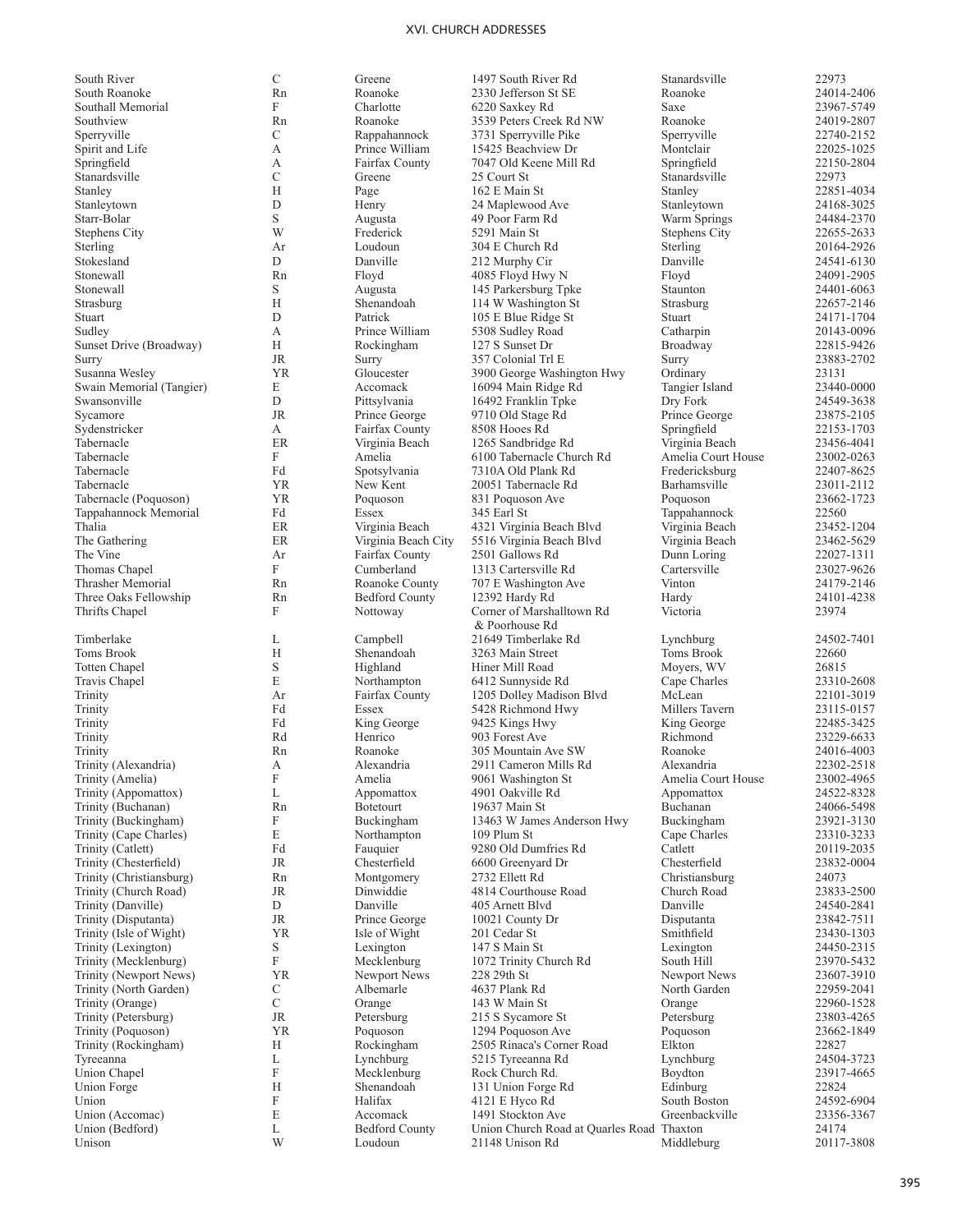| United Christian Parish           | Ar                        | Fairfax County              | 11508 N Shore Dr                          | Reston                | 20190-4316               |
|-----------------------------------|---------------------------|-----------------------------|-------------------------------------------|-----------------------|--------------------------|
| Upperville                        | W                         | Loudoun                     | 1134 Delaplane Grade Rd                   | Upperville            | 20184-1729               |
| Urbanna                           | <b>YR</b>                 | Middlesex                   | 221 Marston Ave                           | Urbanna               | 23175-0217               |
| Uzzell                            | <b>YR</b>                 | Isle of Wight               | 15363 Uzzell Church Rd                    | Smithfield            | 23430-7411               |
| Vale                              | Ar                        | Fairfax County              | 11528 Vale Rd                             | Oakton                | 22124-1342               |
| Verona                            | Н                         | Augusta                     | 406 Lee Hwy                               | Verona                | 24482-2571               |
| Victoria                          | F                         | Lunenburg                   | 900 Lee Ave.                              | Victoria              | 23974-9788               |
| Vincents Grove                    | JR                        | Southampton                 | 21215 Buckhorn Quarter Rd                 | Courtland             | 23837-2456               |
| Virginia Beach                    | ER                        | Virginia Beach              | 212 19th St                               | Virginia Beach        | 23451-3302               |
| Virginia Chapel                   | S                         | Augusta                     | 81 Wilkinson Ave                          | <b>Hot Springs</b>    | 24445-2721               |
| Virginia Korean<br>Vision of Hope | ER<br>Н                   | Suffolk                     | 5701 Lee Farm Ln<br>1723 Port Republic Rd | Suffolk               | 23435-1721<br>22801-3535 |
| Wakefield                         | $\rm JR$                  | Rockingham<br><b>Sussex</b> |                                           | Harrisonburg          | 23888-2954               |
| Walker Chapel                     | Ar                        | Arlington                   | 205 W Church St<br>4102 N Glebe Rd        | Wakefield             | 22207-4529               |
| Walkers                           | C                         | Madison                     | 7402 Orange Rd                            | Arlington<br>Raidant  | 22732                    |
| Wallace Memorial                  | <b>YR</b>                 | Hampton                     | 6 Johnson Rd                              | Hampton               | 23664-2125               |
| Walmsley Boulevard                | Rd                        | Richmond                    | 2950 Walmsley Blvd                        | Richmond              | 23234-2517               |
| Walton Memorial                   | S                         | Alleghany                   | 100 Walton Church Ln                      | Clifton Forge         | 24422-3700               |
| Wards Chapel                      | F                         | Nottoway                    | 7818 Namozine Rd                          | Crewe                 | 23930-2511               |
| Warrenton                         | А                         | Fauquier                    | 341 Church St                             | Warrenton             | 20186-2713               |
| Warsaw                            | Fd                        | <b>Richmond County</b>      | 110 Ridgeway Rd                           | Warsaw                | 22572-4255               |
| Warwick Memorial                  | <b>YR</b>                 | Newport News                | 38 Hoopes Rd                              | Newport News          | 23602-5212               |
| Washington Farm                   | А                         | Fairfax County              | 3921 Old Mill Rd                          | Alexandria            | 22309-2812               |
| <b>Washington Street</b>          | А                         | Alexandria                  | 109 S Washington St                       | Alexandria            | 22314-3028               |
| Washington Street                 | <b>JR</b>                 | Petersburg                  | 22 E Washington St                        | Petersburg            | 23803-4521               |
| Watson Memorial                   | D                         | Pittsylvania                | 136 N. Main Street                        | Chatham               | 24531-0569               |
| Wattsville                        | E                         | Accomack                    | 7423 Fleming Rd                           | Wattsville            | 23483-0000               |
| Waverly                           | <b>JR</b>                 | <b>Sussex</b>               | 136 Coppahaunk Ave                        | Waverly               | 23890-5020               |
| Wayne Hills                       | S                         | Waynesboro                  | 932 Fir St                                | Waynesboro            | 22980-3754               |
| Welborne                          | Rd                        | Henrico                     | 920 Maybeury Dr                           | Richmond              | 23229-6254               |
| Wellspring                        | <b>YR</b>                 | James City                  | 4871 Longhill Rd                          | Williamsburg          | 23188-1572               |
| Welltown                          | W                         | Frederick                   | 1444 Welltown Rd                          | Clear Brook           | 22624-1645               |
| Wesley Chapel                     | А                         | Fauquier                    | 10023 Wesley Chapel Rd                    | Marshall              | 20115-2149               |
| Wesley Chapel                     | D                         | Pittsylvania                | 2041 Kentuck Rd                           | Danville              | 24540-0603               |
| Wesley Chapel                     | ER                        | Suffolk                     | 220 Kings Hwy                             | Suffolk               | 23432-1115               |
| Wesley Chapel                     | Н                         | Shenandoah                  | 2395 Readus Rd                            | Edinburg              | 22824-2846               |
| Wesley Chapel                     | <b>JR</b>                 | Jackson                     | 9227 River Rd                             | South Chesterfield    | 23803-1015               |
| Wesley Chapel                     | W                         | Frederick                   | 620 Chapel Hill Rd                        | Cross Junction        | 22625-1705               |
| Wesley Chapel (Fluvanna)          | C                         | Fluvanna                    | 1807 Rolling Rd South                     | Scottsville           | 24590                    |
| Wesley Memorial                   | $\mathcal{C}$             | Charlottesville             | 1901 Thomson Rd                           | Charlottesville       | 22903-2418               |
| Wesley Memorial                   | D                         | Martinsville                | 824 Starling Ave                          | Martinsville          | 24112-4226               |
| Wesley Memorial                   | ER                        | Norfolk                     | 288 E Little Creek Rd                     | Norfolk               | 23505-2520               |
| Wesley Memorial                   | Rd                        | Richmond                    | 1720 Mechanicsville Tpke                  | Richmond              | 23223-3957               |
| Wesley Memorial                   | Rn                        | Montgomery                  | 350 Stafford Dr                           | Christiansburg        | 24073-1032               |
| Wesley                            | А                         | Fairfax County              | 8412 Richmond Ave                         | Alexandria            | 22309-2328               |
| Wesley                            | Ar                        | Fairfax County              | 711 Spring St SE                          | Vienna                | 22180-7502               |
| Wesley                            | W                         | Winchester                  | 527 Van Fossen St                         | Winchester            | 22601-5657               |
| Wesley                            | <b>YR</b>                 | Hampton                     | 2510 N Armistead Ave                      | Hampton               | 23666-1506               |
| Wesley (Colonial Heights)         | JR                        | Colonial Heights            | 3701 Conduit Rd                           | Colonial Heights      | 23834-2631               |
| Wesley (Hopewell)                 | JR                        | Hopewell                    | 2901 Norfolk St                           | Hopewell              | 23860-4928               |
| Wesleyan                          | C                         | Amherst                     | 167 Kilmarnock Ln                         | Amherst               | 24521                    |
| Wesleyan                          | Fd                        | Fauquier                    | 9711 Bristersburg Rd                      | Calverton             | 20138                    |
| Wesleybury                        | L                         | Campbell                    | 3071 Theta Mill Rd                        | Gladys                | 24554                    |
| West Augusta                      | S                         | Augusta                     | 31 Methodist Church Lane                  | West Augusta          | 24485                    |
| West End<br>West End              | ER                        | Portsmouth<br>Roanoke       | 1800 Rodman Ave                           | Portsmouth<br>Roanoke | 23707-4326<br>24016-3705 |
| West Point                        | Rn<br><b>YR</b>           | King William                | 1221 Campbell Ave SW<br>1020 Main St      | West Point            | 23181                    |
| Westhampton                       | Rd                        | Richmond                    | 6100 Patterson Ave                        | Richmond              | 23226-2543               |
| Westover Hills                    | Rd                        | Richmond                    | 1705 Westover Hills Blvd                  | Richmond              | 23225-3115               |
| Westover                          | $\mathcal{C}$             | Albemarle                   | 2801 Fredericksburg Rd.                   | Ruckersville          | 22968                    |
| Westview                          | S                         | Augusta                     | 1529 Parkersburg Tpke                     | Swoope                | 24479-2225               |
| Weyers Cave                       | Н                         | Augusta                     | 228 Houff Rd                              | Weyers Cave           | 24486-2317               |
| Whaleyville                       | JR                        | Suffolk                     | 6312 Whaleyville Blvd                     | Suffolk               | 23438-9711               |
| White Chapel                      | Н                         | Shenandoah                  | 6332 Woodstock Tower Rd                   | Fort Valley           | 22652-2123               |
| White Hall                        | $\boldsymbol{\mathrm{F}}$ | Buckingham                  | Main St                                   | Dillwyn               | 23936-9804               |
| White Hall                        | W                         | Frederick                   | 3265 Apple Pie Ridge Rd                   | Winchester            | 22603-2729               |
| White Memorial                    | Rn                        | Montgomery                  | 4073 Oldtown Rd                           | Shawsville            | 24162-2115               |
| White Oak                         | JR                        | Dinwiddie                   | 9516 White Oak Church Road                | Church Road           | 23833-2500               |
| White Post                        | W                         | Clarke                      | 158 White Post Rd, PO Box 8               | White Post            | 22663                    |
| White Stone                       | Fd                        | Lancaster                   | 118 Methodist Church Rd                   | White Stone           | 22578                    |
| Whites                            | L                         | Campbell                    | 383 English Tavern Rd                     | Rustburg              | 24588-3400               |
| Whitmell                          | D                         | Pittsylvania                | 2168 Whitmell School Rd                   | Dry Fork              | 24549-2703               |
| Wicomico                          | Fd                        | Northumberland              | 321 Irvington Rd                          | Kilmarnock            | 22482-9533               |
| Wilderness Community              | Fd                        | Spotsylvania                | 10501 Plank Rd                            | Spotsylvania          | 22553-4250               |
| Williams                          | F                         | Lunenburg                   | 4670 Longview Dr                          | Kenbridge             | 23944-2627               |
| Williamsburg                      | <b>YR</b>                 | Williamsburg                | 500 Jamestown Rd                          | Williamsburg          | 23185-4074               |

Willis Chapel